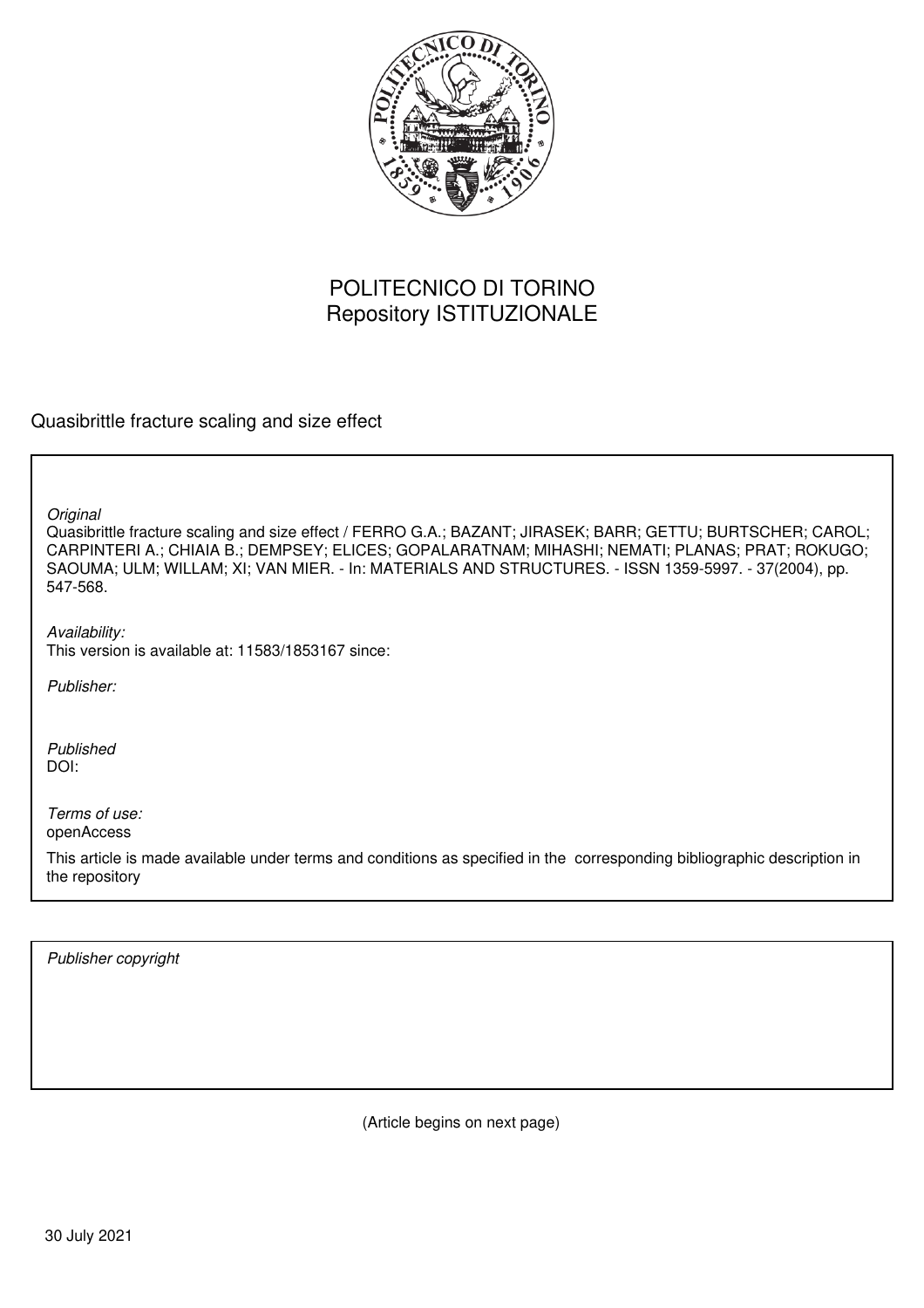# **Quasibrittle fracture scaling and size effect**

## By RILEM Technical Committee Quasibrittle Fracture Scaling

Z. P. Bažant (chairman), B. I. G. Barr, R. de Borst, S. Burtscher, O. Buyukozturk, I. Carol, A. Carpinteri, B. Chiaia, J. P. Dempsey, M. Elices, G. Ferro, R. Gettu, V. S. Gopalaratnam, , C. Huet, M. Jirásek, S. L. McCabe, H. Mihashi, K. M. Nemati, J. Planas, P. Prat, K. Rokugo, P. Rossi, V. E. Saouma, F.-J. Ulm, M. van Vliet, J. L. Vítek, K. Willam, Y. Xi

*Paper received: 26th August 2003*

#### **ABSTRACT**

The report attempts a broad review of the problem of size effect or scaling of failure, which has recently come to the forefront of attention because of its importance for concrete and geotechnical engineering, geomechanics, arctic ice engineering, as well as in designing large loadbearing parts made of advanced ceramics and composites, e.g. for aircraft or ships. First the main results of Weibull statistical theory of random strength are briefly summarized and its applicability and limitations described. In this theory as well as plasticity, elasticity with a strength limit, and linear elastic fracture mechanics (LEFM), the size effect is a simple power law because no characteristic size or length is present. Attention is then focused on the deterministic size effect in quasibrittle materials which, because of the existence of a non-negligible material length characterizing the size of the fracture process zone, represents the bridging between the simple powerlaw size effects of plasticity and of LEFM. The energetic theory of quasibrittle size effect in the bridging region is explained and then a host of recent refinements, extensions and ramifications are discussed. Comments on other types of size effect, including that which might be associated with the fractal geometry of fracture, are also made. The historical development of the size effect theories is outlined and the recent trends of research are emphasized.

## **1 INTRODUCTION**

The size effect is a problem of scaling, which is central to every physical theory. In fluid mechanics research, the problem of scaling continuously played a prominent role for over a hundred years. In solid mechanics research, though, the attention to scaling had many interruptions and became intense only during the last decade.

Not surprisingly, the modern studies of nonclassical size effect, begun in the 1970s, were stimulated by the problems concrete structures, for which there inevitably is a large gap between the scales of large structures (e.g. dams, reactor containments, bridges) and of laboratory tests. This gap involves in such structures about one order of magnitude (even in the rare cases when a full scale test is carried out, it is impossible to acquire a sufficient statistical basis on the full scale).

The question of size effect recently became a crucial consideration in the efforts to use advanced fiber composites and sandwiches for large ship hulls, bulkheads, decks, stacks and masts, as well as for large load-bearing fuselage panels. The scaling problems are even greater in geotechnical engineering, arctic engineering, and geomechanics. In analyzing the safety of an excavation wall or a tunnel, the risk of a mountain slide, the risk of slip of a fault in the earth crust, or the force exerted on an oil platform in the Arctic by a moving mile-size ice floe, the scale jump from the laboratory spans many orders of magnitude.

In most of mechanical and aerospace engineering, on the other hand, the problem of scaling has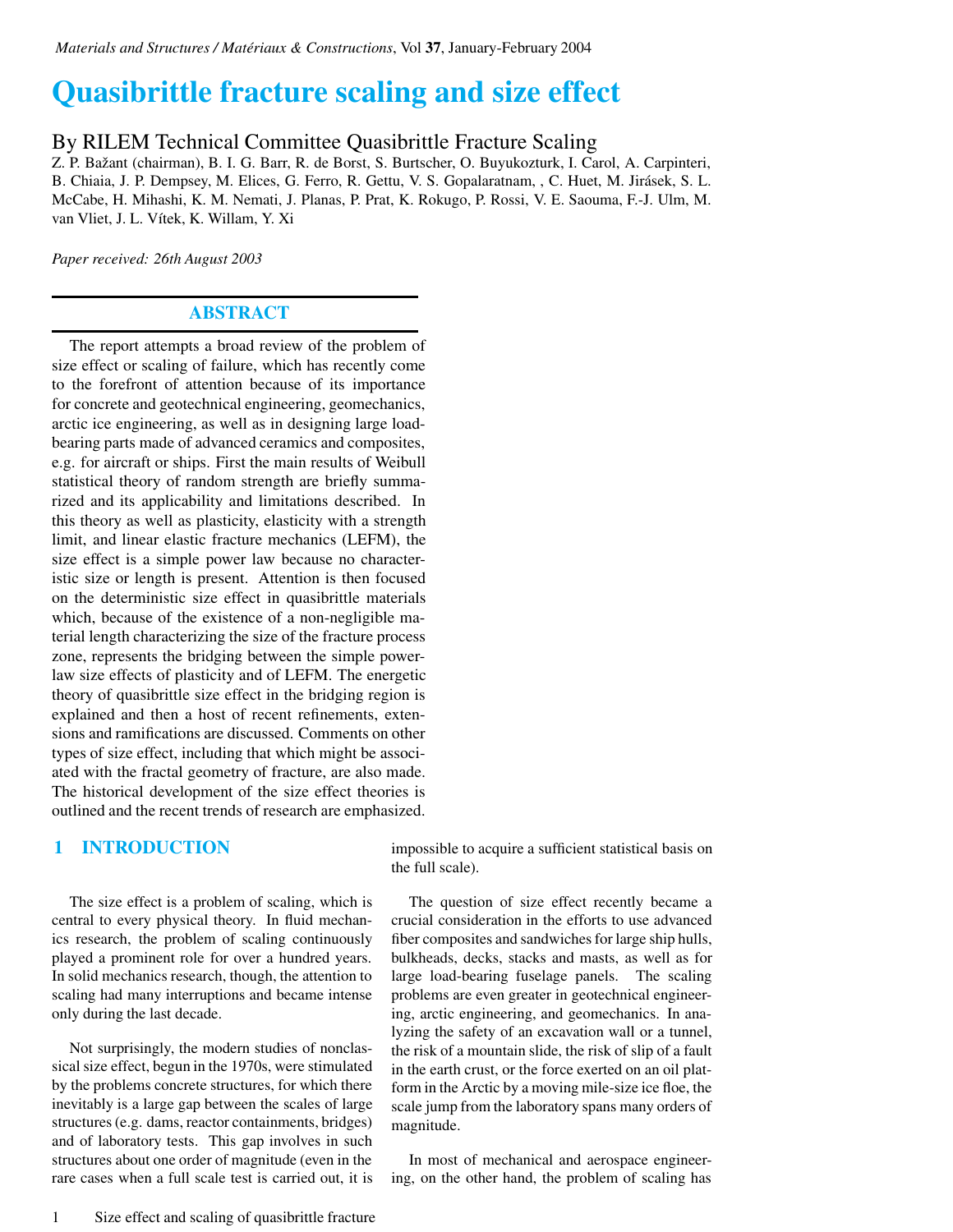been less pressing because the structures or structural components can usually be tested at full size. It must be recognized, however, that even in that case the scaling implied by the theory must be correct. Scaling is the most fundamental characteristic of any physical theory. If the scaling properties of a theory are incorrect, the theory itself is incorrect.

The size effect on structural strength is understood as the effect of the characteristic structure size (dimension) D on the nominal strength  $\sigma_N$  of structure when geometrically similar structures are compared. The nominal stress (or strength, in case of maximum load) is defined as  $\sigma_N = c_N P / bD$  or  $c_N P/D^2$  for two- or three-dimensional similarity, respectively;  $P =$  load (or load parameter), b structure thickness, and  $c_N$  arbitrary coefficient chosen for convenience (normally  $c_N = 1$ ). So  $\sigma_N$  is not real stress but a load parameter having the dimension of stress. The definition of  $D$  can be arbitrary (e.g. the beam depth or half-depth, the beam span, the diagonal dimension, etc.) because it does not matter for comparing geometrically similar structures.

The basic scaling laws in physics are power laws in terms of <sup>D</sup>, for which no characteristic size (or length) exists. The classical Weibull (1939) theory of statistical size effect caused by randomness of material strength is of this type. During the 1970s it was found that a major deterministic size effect, overwhelming the statistical size effect, can be caused by stress redistributions due to stable propagation of fracture or damage and the inherent energy release. The law of the deterministic size effect provides a way of bridging two different power laws applicable in two adjacent size ranges. The structure size at which this bridging transition occurs represents a characteristic size.

The material for which this new kind of size effect was identified first, and studied in the greatest depth and with the largest experimental effort by far, is concrete. In general, a size effect that bridges the small-scale power law for nonbrittle (plastic, ductile) behavior and the large-scale power law for brittle behavior signals the presence of a certain nonnegligible characteristic length of the material. This length, which represents the quintessential property of quasibrittle materials, characterizes the typical size of material inhomogeneities or the fracture process zone (FPZ). Aside from concrete, other quasibrittle materials include rocks, cement mortars, ice (especially sea ice), consolidated snow, tough fiber composites and particulate composites, toughened ceramics, fiber-reinforced concretes, dental cements, bone and cartilage, biological shells, stiff clays, cemented sands, grouted soils, coal, paper, wood, wood particle board, various refractories and filled elastomers, as well as some special tough metal alloys. Keen interest in the size effect and scaling is now emerging for various 'high-tech' applications of these materials.

Quasibrittle behavior can be attained by creating or enhancing material inhomogeneities. Such behavior is desirable because it endows the structure made from a material incapable of plastic yielding with a significant energy absorption capability. Long ago, civil engineers subconsciously but cleverly engineered concrete structures to achieve and enhance quasibrittle characteristics. Most modern 'high-tech' materials achieve quasibrittle characteristics in much the same way—by means of inclusions, embedded reinforcement, and intentional microcracking (as in transformation toughening of ceramics, analogous to shrinkage microcracking of concrete). In effect, they emulate concrete.

In materials science, an inverse size effect spanning several orders of magnitude must be tackled in passing from normal laboratory tests of material strength to microelectronic components and micromechanisms. A material that follows linear elastic fracture mechanics (LEFM) on the scale of laboratory specimens of sizes from 1 to 10 cm may exhibit quasibrittle or even ductile (plastic) failure on the scale of 0.1 or 100 microns.

The purpose of this report is to present a brief review of the basic results and their history. For an indepth review with several hundred literature references, the recent article by Bažant and Chen (1997) may be consulted. A full exposition of most of the material reviewed here is found in the recent book by Bažant and Planas (1998), henceforth simply referenced as [BP]. The problem of scale bridging in the micromechanics of materials, e.g., the relation of dislocation theory to continuum plasticity, is beyond the scope of this review (it is treated in this volume by Hutchinson).

## **2 HISTORY OF SIZE EFFECT UP TO WEIBULL**

Speculations about the size effect can be traced back to Leonardo da Vinci (1500s) (Williams 1957). He observed that "among cords of equal thickness the longest is the least strong," and proposed that "a cord is so much stronger ... as it is shorter," implying inverse proportionality. A century later, Galileo Galilei (1638), the inventor of the concept of stress, argued that Leonardo's size effect cannot be true. He further discussed the effect of the size of an animal on the shape of its bones, remarking that bulkiness of bones is the weakness of the giants.

A major idea was spawned by Mariotte (1686). Based on his extensive experiments, he observed that "a long rope and a short one always support the same weight unless that in a long rope there may happen to be some faulty place in which it will break sooner than in a shorter", and proposed the principle of "the inequality of matter whose absolute resistance is less in one place than another." In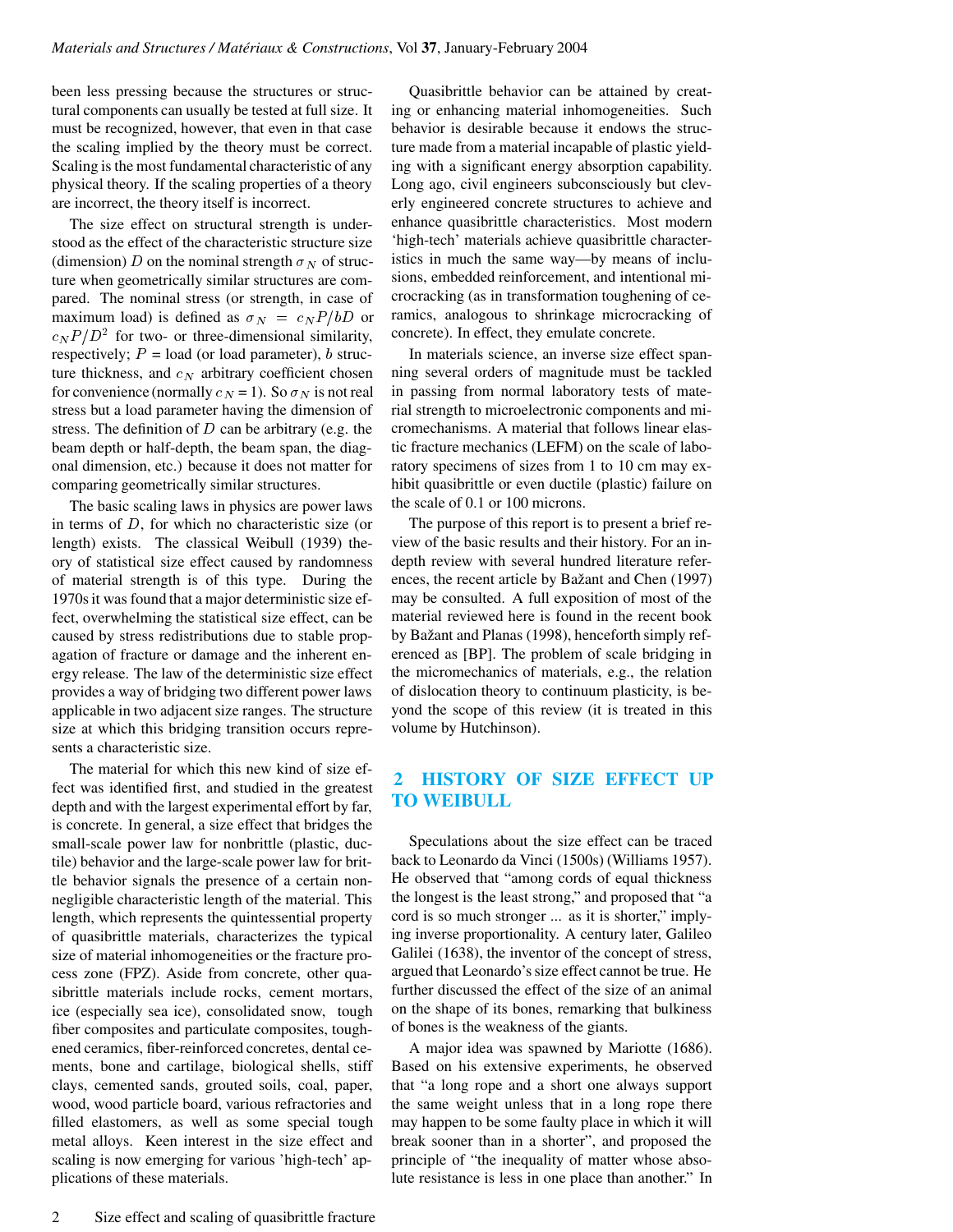other words, the larger the structure, the greater is the probability of encountering in it an element of low strength. This is the basic idea of the statistical theory of size effect.

Despite no lack of attention, not much progress was achieved for two and half centuries, until the remarkable work of Griffith (1921), the founder of fracture mechanics. He showed experimentally that the nominal strength of glass fibers was raised from 292 MPa to 3.39 GPa when the diameter decreased from 107  $\mu$ m to 3.3  $\mu$ m, and concluded that "the weakness of isotropic solids...is due to the presence of discontinuities or flaws... The effective strength of technical materials could be increased 10 or 20 times at least if these flaws could be eliminated." In Griffith's view, however, the flaws or cracks at the moment of failure were still only microscopic; their random distribution controlled the macroscopic strength of the material but did not invalidate the concept of strength. Thus, Griffith discovered the physical basis of Mariotte's statistical idea but not a new kind of size effect.

The statistical theory of size effect began to emerge after Peirce (1926) formulated the weakestlink model for a chain and introduced the extreme value statistics which was originated by Tippett (1925), Fischer and Tippett (1928), and Fréchet (1927), and refined by von Mises (1936) and others (see also Freudenthal 1968, Freudenthal and Gumbell 1956, Selected Papers 1981, Evans 1978). The capstone of the statistical theory was laid by Weibull (1939) (also Weibull 1949, 1951, 1956). On a heuristic and experimental basis, he concluded that the tail distribution of low strength values with an extremely small probability could not be adequately represented by any of the previously known distributions. He introduced what came to be known as the Weibull distribution, which gives the probability of a small material element as a power law of the strength difference from a finite or zero threshold. Others (e.g., Freudenthal 1968; Selected Papers 1981) later offered a theoretical justification by means of a statistical distribution of microscopic flaws or microcracks. Refinement of applications to metals and ceramics (fatigue embrittlement, cleavage toughness of steels at low and brittle-ductile transition temperatures, evaluation of scatter of fracture toughness data) has continued until today (e.g. Evans 1978, Beremin 1983, Ruggieri and Dodds 1996, Lei et al. 1998).

Most subsequent studies of the statistical theory of size effect dealt basically with refinements and applications of Weibull's theory to fatigue embrittled metals and to ceramics (e.g., Kittl and Diaz 1988, 1990). Applications to concrete, where the size effect were of the greatest concern, have been studied by Zaitsev and Wittmann 1974; Mihashi and Zaitsev 1981, Wittmann and Zaitsev 1981, Zech and Wittmann 1977, Mihashi 1983; Mihashi and Izumi 1977, Carpinteri 1986, 1989), and others.

Until about 1985, most mechanicians paid almost no attention to the possibility of a deterministic size effect. Whenever a size effect was detected in tests, it was automatically assumed to be statistical, and thus its study was supposed to belong to statisticians rather than mechanicians. The reason probably was that no size effect is exhibited by the classical continuum mechanics in which the failure criterion is written in terms of stresses and strains (elasticity with strength limit, plasticity and viscoplasticity, as well as fracture mechanics of bodies containing only microscopic cracks or flaws); Bažant (1993). The subject was not even mentioned by S.P. Timoshenko in 1953 in his monumental History of the Strength of Materials.

The attitude, however, changed drastically in the 1980s. In consequence of the well-funded research in concrete structures for nuclear power plants, theories exhibiting a deterministic size effect have been developed. We will discuss it later.

### **3 POWER SCALING AND THE CASE OF NO SIZE EFFECT**

It is proper to explain first the simple scaling applicable to all physical systems that involve no characteristic length. Let us consider geometrically similar systems, for example the beams shown in Fig. 1a, and seek to deduce the response Y (e.g., the maximum stress or the maximum deflection) as a function of the characteristic size (dimension) D of the structure. We choose a certain reference size  $D_0$  and denote the corresponding response as  $Y_0$ . For a geometrically similar structure of an arbitrary size  $D$ , the response can be expressed as  $Y = Y_0 f(D/D_0)$  where f is a dimensionless function of a dimensionless argument, describing the scaling law. For example, for sizes  $D_1$  and  $D_2$  we have  $Y_1 = Y_0 f(D_1/D_0)$  and  $Y_2 = Y_0 f(D_2/D_0)$ . However, since there is no characteristic length, we can also take  $D_1$  as the reference size and write  $Y_2 = Y_1 f(D_2/D_1)$ . Consequently, the equation

$$
f\left(\frac{D_2}{D_1}\right)f\left(\frac{D_1}{D_0}\right) = f\left(\frac{D_2}{D_0}\right) \tag{1}
$$

must hold for any combination of sizes  $D_0$ ,  $D_1$  and  $D_2$ . This is a functional equation for the unknown scaling function  $f$ . Any possible solution must have the form of a power law

$$
f\left(\frac{D}{D_0}\right) = \left(\frac{D}{D_0}\right)^s \tag{2}
$$

where s is an arbitrary but fixed exponent.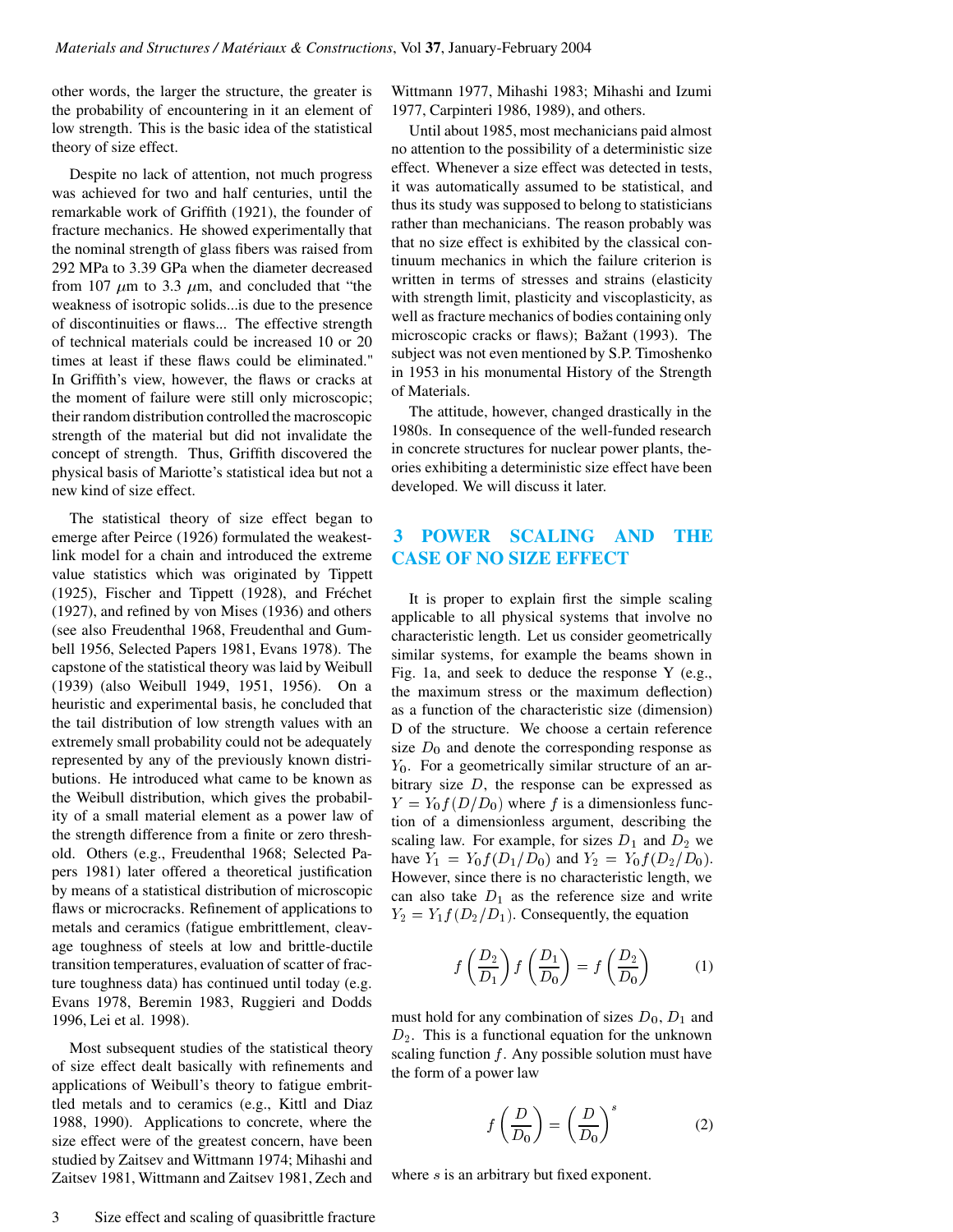

Fig. 1 – (a) Geometrically similar structures of different sizes, (b) power scaling laws, (c) size effect law for quasibrittle failures bridging the power law of plasticity (horizontal asymptote) and the power law of LEFM (inclined asymptote).

On the other hand, when for instance  $f(D/D_0) = \log(D/D_0)$ , Eq. (1) is not satisfied. So, the logarithmic scaling could be possible only if the system possessed a characteristic length and a change of the reference size implied a change of the scaling function  $f$ .

The power scaling must apply for every physical theory in which there is no characteristic length. In solid mechanics such failure theories include elasticity with a strength limit, elasto-plasticity, viscoplasticity as well as LEFM (for which the FPZ is assumed shrunken into a point).

To determine exponent <sup>s</sup>, the failure criterion of the material must be taken into account. For elasticity with a strength limit (strength theory), or plasticity (or elasto-plasticity) with a yield surface expressed in terms of stresses or strains, or both, one finds that  $s = 0$  when response Y represents the stress or strain (for example the maximum stress, or the stress at certain homologous points, or the nominal stress at failure); Bažant (1993). Thus, if there is no characteristic dimension, all geometrically similar structures of different sizes must fail at the same nominal stress. By convention, this came to be known as the case of *no size effect*.

In LEFM, on the other hand,  $s = -1/2$ , provided that the geometrically similar structures with geometrically similar cracks or notches are considered. This may be generally demonstrated with the help of Rice's J-integral (Bažant, 1993).

If  $\log \sigma_N$  is plotted versus  $\log D$ , the power law is a straight line (Fig. 1b). For plasticity, or elasticity with a strength limit, the exponent of the power law vanishes, i.e., the slope of this line is <sup>0</sup>. For LEFM, the slope is  $-1/2$ . An emerging 'hot' subject is the quasibrittle materials and structures, for which the size effect bridges these two power laws.

#### **4 WEIBULL STATISTICAL SIZE EFFECT**

The classical theory of size effect has been statistical. Three-dimensional continuous generalization of the weakest link model for the failure of a chain of links of random strength (Fig. 2a) leads to the distribution

$$
P_f(\sigma_N) = 1 - \exp\left[-\int_V c[\boldsymbol{\sigma}(\boldsymbol{x}), \sigma_N)]dV(\boldsymbol{x})\right]
$$
(3)

which represents the probability that a structure that fails as soon as macroscopic fracture initiates from a microcrack (or a some flaw) somewhere in the structure;  $\sigma$  = stress tensor field induced by the load that corresponds to the nominal stress  $\sigma_N$ , x  $=$  coordinate vector,  $V =$  volume of structure, and  $c(\sigma)$  = function giving the spatial concentration of failure probability of the material  $(=V_r^{-1} \times \text{failure})$ probability of material representative volume  $V_r$ ) (Freudenthal 1968);  $c(\boldsymbol{\sigma}) \approx \sum_i P_1(\sigma_i)/V_0$  where  $\sigma_i$  = principal stresses (i = 1,2,3) and  $P_1(\sigma)$  = failure probability (cumulative) of the smallest possible test specimen of volume  $V_0$  (or representative volume of the material) subjected to uniaxial tensile stress  $\sigma$ ;

$$
P_1(\sigma) = \left\langle \frac{\sigma - \sigma_u}{s_0} \right\rangle^m \tag{4}
$$

(Weibull 1939) where  $m, s_0, \sigma_1$  = material constants  $(m = Weibull$  modulus, usually between 5 and 50;  $s_0$ = scale parameter;  $\sigma_u$  = strength threshold, which may usually be taken as 0) and  $V_0$  = reference volume understood as the volume of specimens on which  $c(\sigma)$  was measured. For specimens under uniform uniaxial stress (and  $\sigma_u = 0$ ), (3) and (4) lead to the following simple expressions for the mean and coefficient of variation of the nominal strength:

s and the state of the state of the

$$
\overline{\sigma}_N = s_0 \Gamma(1 + m^{-1}) (V_0/V)^{1/m} \qquad (5)
$$

$$
\omega = \sqrt{\frac{\Gamma(1+2m^{-1})}{\Gamma^2(1+m^{-1})}} - 1 \tag{6}
$$

where  $\Gamma$  is the gamma function. Since  $\omega$  depends only on  $m$ , it is often used for determining  $m$  from the observed statistical scatter of strength of identical test specimens. The expression for  $\overline{\sigma}_N$  includes the effect of volume  $V$  which depends on size  $D$ . In general, for structures with nonuniform multidimensional stress, the size effect of Weibull theory (for  $\sigma_u \approx 0$ ) is of the type:

$$
\overline{\sigma}_N \propto D^{-n_d/m} \tag{7}
$$

where  $n_d = 1$ , 2 or 3 for uni-, two- or threedimensional similarity.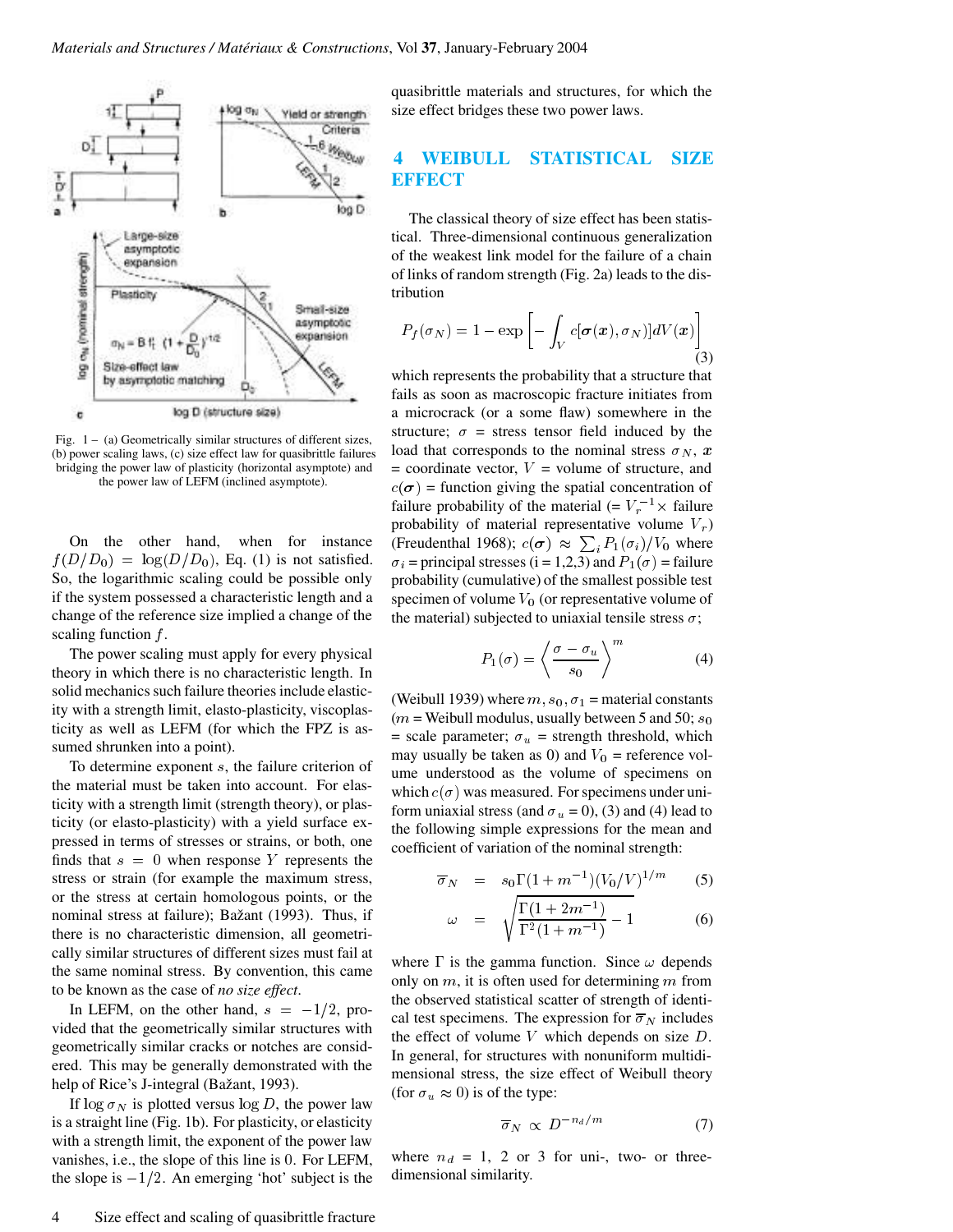

Fig.  $2 - (a)$  Chain with many links of random strength,  $(b)$ failure probability of a small element, (c) structure with many microcracks of different probabilities to become critical.

In view of (5), the value  $\sigma_W = \sigma_N (V/V_0)^{1/m}$ for a uniformly stressed specimen can be adopted as a size-independent stress measure called the Weibull stress. Taking this viewpoint, Beremin (1983) proposed taking into account the nonuniform stress in a large crack-tip plastic zone by the so-called Weibull stress:

$$
\sigma_W = \left(\sum_i \sigma_{I_i^m} \frac{V_i}{V_0}\right)^{1/m} \tag{8}
$$

where  $V_i$   $(i = 1, 2, ...N_W)$  are elements of the plastic zone having maximum principal stress  $\sigma_{I_i}$ . Ruggieri and Dodds (1996) replaced the sum in (5) by an integral; see also Lei et al. (1998). Eq. (8), however, considers only the crack-tip plastic zone whose size is almost independent of  $D$ . Consequently, Eq. (8) is applicable only if the crack at the moment of failure is not yet macroscopic, still being negligible compared to structural dimensions.

As far as quasibrittle structures are concerned, applications of the classical Weibull theory face a number of serious objections:

- 1. The fact that in (7) the size effect is a power law implies the absence of any characteristic length. But this cannot be true if the material contains sizable inhomogeneities.
- 2. The energy release due to stress redistributions caused by macroscopic FPZ or stable crack growth before the peak load,  $P_{max}$ , gives rise to a deterministic size effect which is ignored. Thus the Weibull theory is valid only if the structure fails as soon as a microscopic crack becomes macroscopic.
- 3. According to the classical Weibull theory, every structure would be mathematically equivalent to a uniaxially stressed bar (or chain, Fig. 2), which means that no information on the structural geometry and failure mechanism is taken into account.
- 4. The size effect differences between two- and three-dimensional similarity ( $n_d = 2$  or 3) are predicted much too large.
- 5. Many tests of quasibrittle materials (e.g., diagonal shear failure of reinforced concrete beams) show a much stronger size effect than predicted by Weibull theory ([BP], and the review in Bažant 1997a).
- 6. The classical theory neglects the spatial correlations of material failure probabilities of neighboring elements caused by nonlocal properties of damage evolution (while generalizations based on some phenomenological load-sharing hypotheses have been divorced from mechanics).
- 7. When (5) is fit to the test data on statistical scatter for specimens of one size  $(V =$ const.), and when (7) is fit to the mean test data on the effect of size or <sup>V</sup> (of unnotched plain concrete specimens), the optimum values of Weibull exponent  $m$  are very different, namely  $m = 12$  and  $m = 24$ , respectively (Bažant and Novák 2000c). If the theory were applicable, these value would have to coincide.

In view of these limitations, among concrete structures Weibull theory appears applicable to some extremely thick plain (unreinforced) structures, e.g., the flexure of an arch dam acting as a horizontal beam (but not for vertical bending of arch dams nor gravity dams because large vertical compressive stresses cause long cracks to grow stably before the maximum load). Most other plain concrete structures are not thick enough to prevent the deterministic size effect from dominating. Steel or fiber reinforcement prevents it as well.

## **5 QUASIBRITTLE SIZE EFFECT BRIDGING PLASTICITY AND LEFM, AND ITS HISTORY**

Quasibrittle materials are materials that (1) are incapable of purely plastic deformations and (2), in normal use, have an FPZ which is not negligible compared to structure size  $D$ . The concept of quasi-brittleness is not absolute but*relative*, depending on  $D$ . For a large enough  $D$ , every quasibrittle structure becomes brittle, i.e., follows LEFM, except that crack initiation is governed by material strength (which itself is determined by fracture behavior of microscopic flaws in the FPZ, as in brittle ceramics or fatigue-embrittled steel). For small enough  $D$ , every quasibrittle structure is equivalent to an elastic body with a perfectly plastic crack (as proven in Bažant 2002a) and follows the theory of plasticity, although the size  $D$  for which such plastic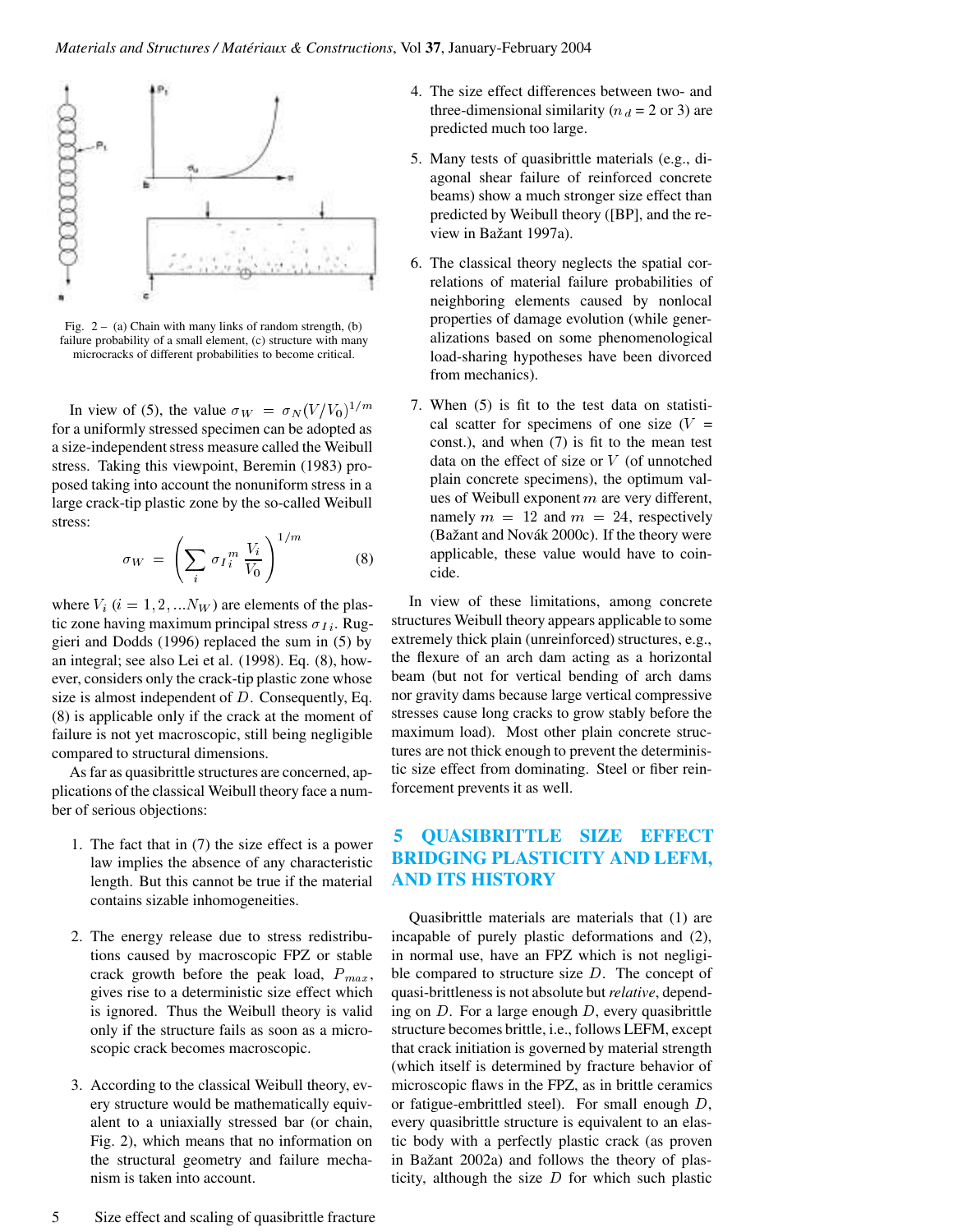behavior is attained may represent an abstract theoretical extrapolation in which  $D$  is smaller than the inhomogeneity size of the material. All brittle materials (i.e., materials in which the crack growth is governed by LEFM) become quasibrittle on a small enough scale (e.g., a fine-grained ceramic, brittle for  $D > 1$  mm, may be quasibrittle for  $D \approx 1 \mu m$ ), and all quasibrittle materials become perfectly brittle on a large enough scale (e.g., concrete with normal-size aggregate on the scale of a large gravity dam, sea ice on the scale of 100 m, or jointed rock mass, with joints at 10 m separation, on the scale of a whole mountain, exceeding 1 km).

While plasticity alone, as well as LEFM alone, possesses no characteristic length, the combination of both, which must be considered for the bridging of plasticity and LEFM, does. Irwin (1958) studied the size  $\ell_p$  of the plastic zone that forms ahead of a crack tip. He derived a rough estimate  $\ell_p \approx K_I^2/\pi \sigma_0^2$ , where  $K_I$  is the mode-I stress intensity factor and  $\sigma_0$  is the material strength or yield limit. At incipient crack propagation under plane stress,  $K_I$  is equal to the fracture toughness,  $K_{IC} =$  $\sqrt{EG_F}$ , where E is Young's modulus and  $G_F$  is the fracture energy. This motivates the definition of a characteristic length (material length)

$$
\ell_0 = \frac{EG_F}{\sigma_0^2} \tag{9}
$$

which approximately characterizes the size of the FPZ in quasibrittle materials. So the key to the deterministic quasibrittle size effect is a combination of the concept of strength or yield with fracture mechanics. In dynamics, this further implies the existence of a characteristic time (material time):

$$
\tau_0 = \ell_0/v \tag{10}
$$

representing the time a wave of velocity  $v$  takes to propagate the distance  $\ell_0$ .

After LEFM was first applied to concrete (Kaplan 1961), it was found to disagree with test results (Kesler et al. 1971; Leicester 1969; Walsh 1972, 1976). Leicester (1969) tested geometrically similar notched beams of different sizes, fit the results by a power law,  $\sigma_N \propto D^{-n}$ , and observed that the optimum *n* was less than  $1/2$ , the value required by LEFM. The power law with a reduced exponent of course fits the test data in the central part of the transitional size range well but does not provide the bridging of the ductile and LEFM size effects. It was tried to explain the reduced exponent value by notches of a finite angle, which however is objectionable for two reasons: (i) notches of a finite angle cannot propagate (rather, a crack must emanate from the notch tip), (ii) the singular stress field of finite-angle notches gives a zero flux of energy into the notch tip. Same as Weibull theory, Leicester's

power law also implied nonexistence of a characteristic length (see Bažant and Chen, 1997, Eqs. 1- 3), which cannot be the case for concrete due to the large size of its inhomogeneities. More extensive tests of notched geometrically similar concrete beams of different sizes were carried out by Walsh (172, 1976). Although he did not attempt a mathematical formulation, he was first to make the doubly logarithmic plot of nominal strength versus size and observe that it was transitional between plasticity and LEFM.

An important advance was made by Hillerborg et al. (1976) (also Petersson 1981). Inspired by the softening and plastic FPZ models of Barenblatt (1959, 1962) and Dugdale (1960), they formulated the cohesive (or fictitious) crack model characterized by a softening stress-displacement law for the crack opening and showed by finite element calculations that the failures of unnotched plain concrete beams in bending exhibit a deterministic size effect, in agreement with tests of the modulus of rupture.

Analyzing distributed (smeared) cracking damage, Bažant(1976) demonstrated that its localization into a crack band engenders a deterministic size effect on the postpeak deflections and energy dissipation of structures. The effect of the crack band is approximately equivalent to that of a long fracture with a sizable FPZ at the tip. Subsequently, using an approximate energy release analysis, Bažant (1984) derived for the quasibrittle size effect in structures failing after large stable crack growth the following approximate size effect law:

$$
\sigma_N = B\sigma_0 \left( 1 + \frac{D}{D_0} \right)^{-1/2} + \sigma_R \qquad (11)
$$

or more generally:

$$
\sigma_N = B\sigma_0 \left[ 1 + \left(\frac{D}{D_0}\right)^r \right]^{-1/2r} + \sigma_R \qquad (12)
$$

in which  $r$ ,  $B =$  positive dimensionless constants;  $D_0$  = constant representing the transitional size (at which the power laws of plasticity and LEFM intersect); both  $D_0$  and B depend on the structure geometry (shape). Usually constant  $\sigma_R = 0$ , except when there is a residual crack-bridging stress  $\sigma_r$  outside the FPZ (as in fiber composites), or when at large sizes some plastic mechanism acting in parallel emerges and becomes dominant (as in the Brazilian split-cylinder test).

Eq. (11) was shown to be closely followed by the numerical results for the crack band model (Bažant 1976, Bažant and Oh 1983), as well as for the nonlocal continuum damage models, which are capable of realistically simulating the localization of strainsoftening damage and avoiding spurious mesh sensitivity.

Beginning in the mid 1980s, the interest in the quasibrittle size effect of concrete structures surged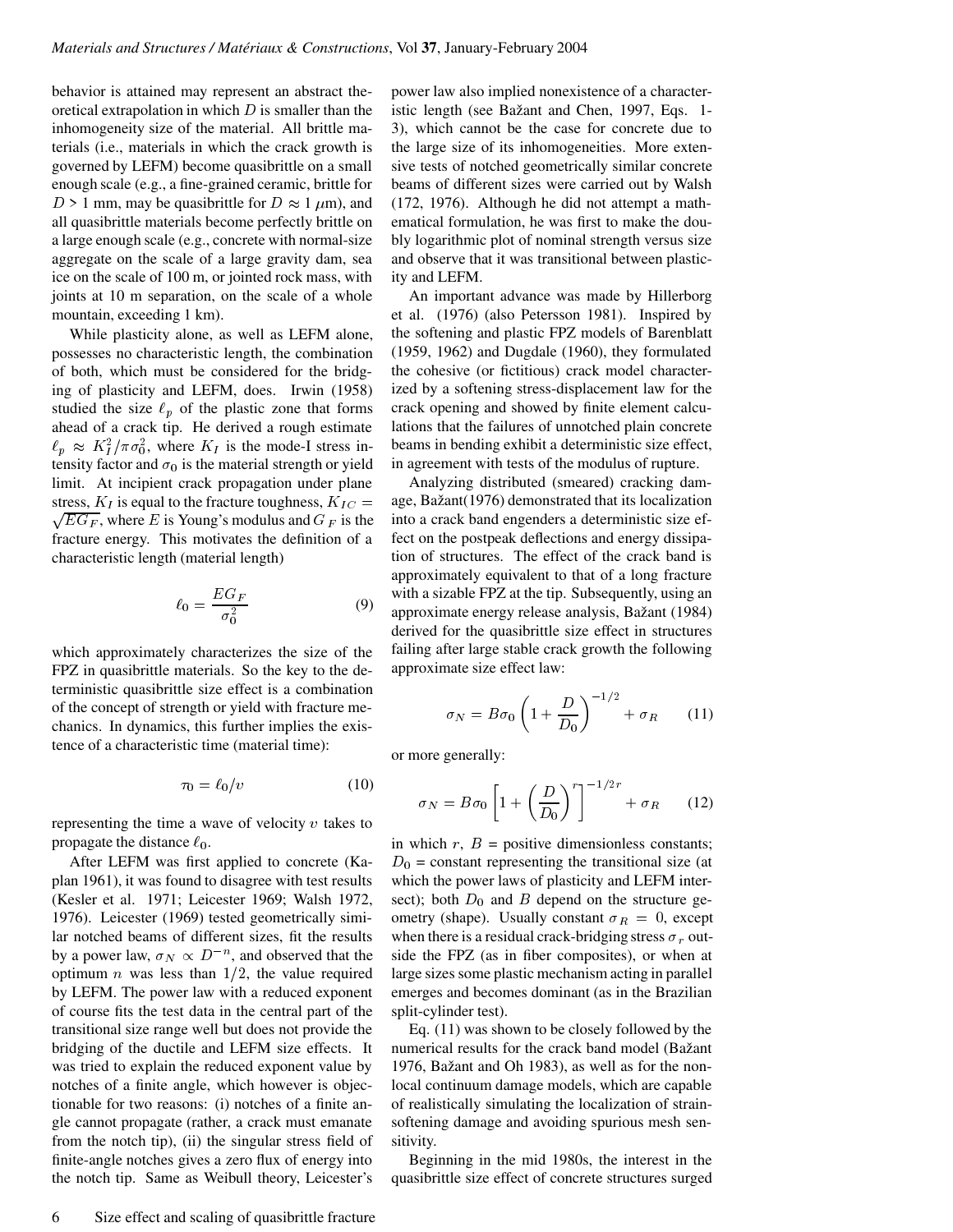enormously and many researchers made noteworthy contributions; to name but a few: Planas and Elices (1988, 1989, 1993), Petersson (1981), and Carpinteri (1986). The size effect has recently become a major theme at conferences on concrete fracture (Bažant, ed., 1992, Mihashi et al., eds., 1994, Wittmann, ed., 1995, Carpinteri, ed., 1996, Mihashi and Rokugo, eds., 1998, Bažant and Rajapakse, 1999).

Measurements of the size effect on  $P_{max}$  were shown to offer a simple way to determine the fracture characteristics of quasibrittle materials, including the fracture energy, the effective FPZ length, and the (geometry dependent) R-curve.

## **6 SIZE EFFECT MECHANISM: STRESS REDISTRIBUTION AND EN-ERGY RELEASE**

Let us now describe the gist of the deterministic quasibrittle size effect. LEFM applies when the FPZ is negligibly small compared to structural dimension  $D$  and can be considered as a point. Thus the LEFM solutions can obtained by methods of elasticity. The salient characteristic of quasibrittle materials is that there exists a sizable FPZ with distributed cracking or other softening damage that is not negligibly small compared to structural dimension <sup>D</sup>. This makes the problem nonlinear, although approximately equivalent LEFM solutions can be applied unless FPZ reaches near the structure boundaries.

The existence of a large FPZ means that the distance between the tip of the actual (traction-free) crack and the tip of the equivalent LEFM crack at  $P_{max}$  is equal to a certain characteristic length  $c_f$ (roughly one half of the FPZ size) that is not negligible compared to <sup>D</sup>. An "equivalent LEFM" solution may be rigorously defined as the solution for which the load-point stiffness is the same as the actual stiffness (Bažant and Planas 1998); this occurs when the tip of the LEFM crack is placed approximately in the center of FPZ. The large FPZ size causes a nonnegligible macroscopic stress redistribution with energy release from the structure.

With respect to the fracture length  $a_0$  (distance from the mouth of notch or crack to the beginning of the FPZ), two basic cases may now be distinguished: (i)  $a_0 = 0$ , which means that  $P_{max}$  occurs at the initiation of macroscopic fracture propagation, and (ii)  $a_0$  is finite and not negligible compared to D, which means that  $P_{max}$  occurs after large stable fracture growth.

### **6.1 Scaling for failure at crack initiation**

An example of the first case is the modulus of rupture test, which consists in the bending of a

simply supported beam of span  $L$  with a rectangular cross section of depth  $D$  and width  $b$ , subjected to concentrated load  $P$ . The maximum load is not decided by the stress  $\sigma_1 = 3PL/2bD^2$  =  $(3L/2D)\sigma_N$  at the tensile face, but by the stress value  $\bar{\sigma}$  roughly at distance  $c_f$  from the tensile face (which is roughly at the middle of FPZ). Approximately,  $\bar{\sigma} = \sigma_1 - \sigma_1' c_f$  where  $\sigma' = 2\sigma_1/D =$ stress gradient. Setting  $\bar{\sigma} = f'_t$  = tensile strength of the material, we have  $(3L/2D)\sigma_N(1 - 2c_f/D)$  =  $f_t'$ , which gives  $\sigma_N = \sigma_0/(1 - D_b/D)$ , in which  $\sigma_0 = (2D/3L)f'_t$  and  $D_b = 2c_f$  (= thickness of the boundary layer of cracking) are constants because the ratio  $D/L$  is constant for geometrically similar structures. This expression for  $\sigma_N$ , however, is unacceptable for  $D \leq D_b$ . But since the derivation is valid only for small enough  $c_f/D$  (i.e., up to the first-order term of the asymptotic expansion of  $\sigma_N$ in terms of  $1/D$ ), one may replace it by the following asymptotically equivalent size effect formula:

$$
\sigma_N = \sigma_0 \left( 1 + \frac{r D_b}{D} \right)^{1/r} \tag{13}
$$

which happens to be acceptable for the entire range of D (including  $D \to 0$ ); r is any positive constant. The values  $r = 1$  or 2 have been used for concrete (Bažant 1998), while  $r \approx 1.47$  is optimum according to Bažant and Novák's (2000a) latest analysis of test data.

#### **6.2 Scaling for failures with a long crack or notch**

Let us now give a simple explanation of the second case of structures failing only after stable formation of large cracks, or notched fracture specimens. Failures of this type, exhibiting a strong size effect ([BP], Bažant 1996, Walraven 1995, Iguro et al. 1985, Shioya and Akiyama 1995, Bažant and Kazemi 1991, Gettu et al. 1990, Marti 1989) are typical of reinforced concrete structures or fiber composites (Bažant, Li and Daniel 1986, Wisnom 1992), and are also exhibited by some unreinforced structures (e.g., dams, due to the effect of vertical compression, or floating ice plates in the Arctic). Consider the rectangular panel in Fig. 3, which is initially under a uniform stress equal to  $\sigma_N$ . Introduction of a crack of length  $a$  with a FPZ of a certain length and width  $h$  may be approximately imagined to relieve the stress, and thus release the strain energy, from the shaded triangles on the flanks of the crack band shown in Fig. 3. The slope  $k$  of the effective boundary of the stress relief zone need not be determined; what is important is that  $k$  is independent of the size <sup>D</sup>.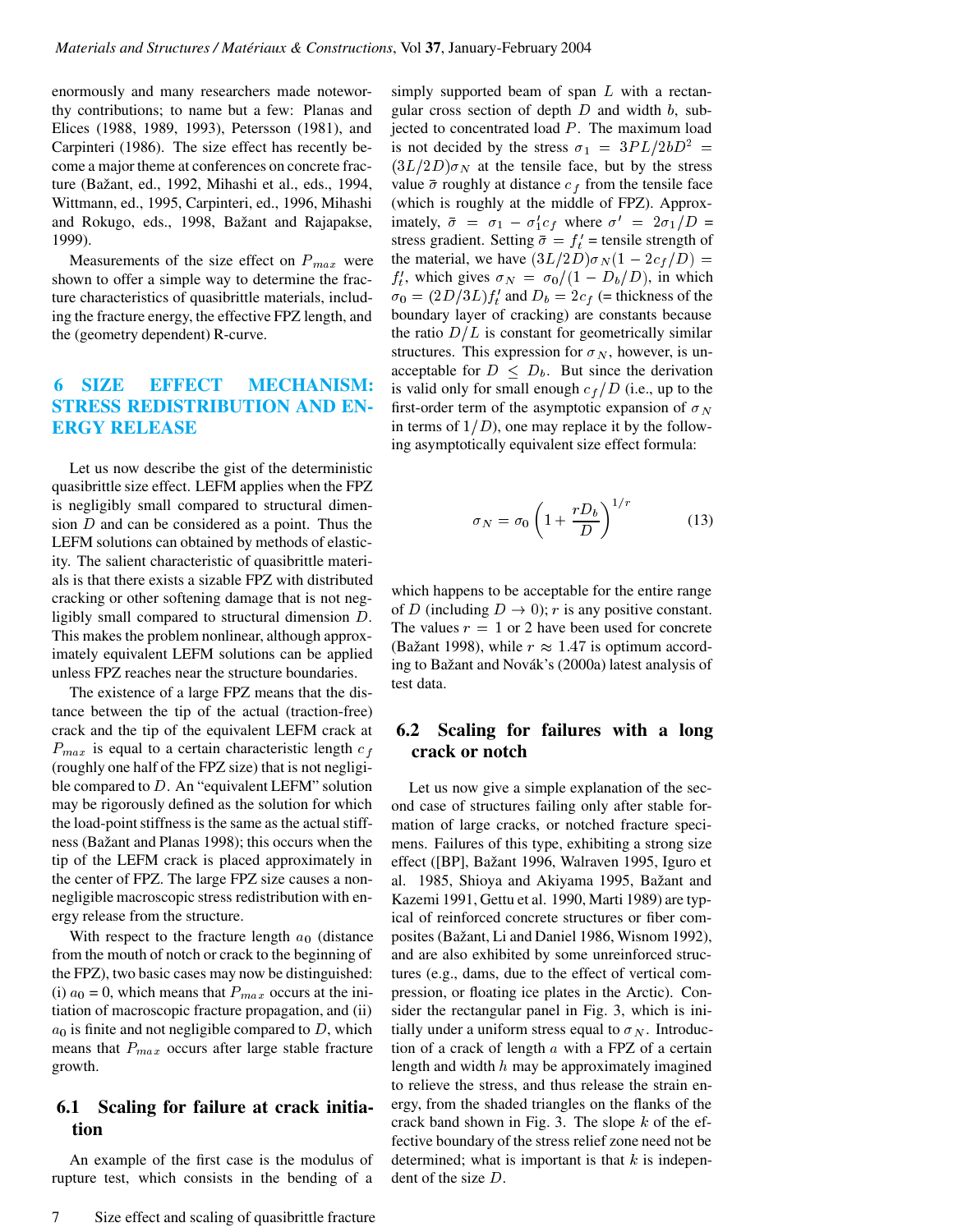

Fig. 3 – Approximate zones of stress relief due to fracture.

For the usual ranges of interest, the length of the crack at maximum load may normally be assumed approximately proportional to the structure size <sup>D</sup> while the size  $h$  of the FPZ is essentially a constant, related to the inhomogeneity size in the material. This has been verified for many cases by experiments (showing similar failure modes for small and large specimens) and finite element solutions based on crack band, cohesive or nonlocal models.

The stress reduction in the triangular zones of areas  $ka^2/2$  (Fig. 3) causes (for the case  $b=1$ ) the energy release  $U_a = 2 \times (ka^2/2) \sigma_N^2/2E$ . The stress drop within the crack band of width  $h$  causes further energy release  $U_b = ha\sigma_N^2/2E$ . The total energy dissipated by the fracture is  $W = aG_F$ , where  $G_F$  is the fracture energy, a material property representing the energy dissipated per unit area of the fracture surface. Energy balance during static failure requires that  $\partial (U_a + U_b)/\partial a = dW/da$ . Setting  $a = D(a/D)$  where  $a/D$  is approximately a constant if the failures for different structure sizes are geometrically similar, the solution of the last equation for  $\sigma_N$  yields Bažant's (1984) approximate size effect law in (11) with  $\sigma_R = 0$  (Fig. 1c).

More rigorous derivations of this law, applicable to arbitrary structure geometry, have been given in terms of asymptotic analysis based equivalent LEFM (Bažant 1997b) or on Rice's pathindependent J-integral (Bažant and Planas 1998). This law has also been verified by nonlocal finite element analysis, and by random particle (or discrete element) models. The experimental verifications, among which the earliest is found in the famous Walsh's (1972, 1976) tests of notched concrete beams, have by now become abundant (e.g. Fig. 4).

For very large sizes  $(D \gg D_0)$ , the size effect law in (11) reduces to the power law  $\sigma_N \propto D^{-1/2}$ , which represents the size effect of LEFM (for geometrically similar large cracks) and corresponds to the inclined asymptote of slope  $-1/2$  in Fig. 1c. For very small sizes ( $D \ll D_0$ ), this law reduces to  $\sigma_N$ = const" which corresponds to the horizontal asymptote and means that there is no size effect, as in plastic limit analysis.



Fig. 4 – (a) Comparisons of size effect law with Mode I test data obtained by various investigators using notched specimens of different materials, (b) size effect in compression kink-band failures of geometrically similar notched carbon-PEEK specimens (after Bažant et al. 1999).

The ratio  $\beta = D/D_0$  is called the brittleness number of a structure. For  $\beta \to \infty$  the structure is perfectly brittle (i.e. follows LEFM), in which case the size effect is the strongest possible, while for  $\beta \rightarrow 0$  the structure is non-brittle (or ductile, plastic), in which case there is no size effect. Quasibrittle structures are those for which  $0.1 < \beta < 10$ , in which case the size effect represents a smooth transition (or interpolation) that bridges the power law size effects for the two asymptotic cases. The law (11) has the character of asymptotic matching and serves to provide the bridging of scales. In the quasibrittle range, the stress analysis is of course nonlinear, calling for the cohesive crack model or the crack band model (which are mutually almost equivalent), or some of the nonlocal damage models.

The meaning of the term quasibrittle is relative. If the size of a quasibrittle structure becomes sufficiently large compared to material inhomogeneities, the structure becomes perfectly brittle (for concrete structures, only the global fracture of a large dam is describable by LEFM), and if the size becomes sufficiently small, the structure becomes non-brittle (plastic, ductile) because the FPZ extends over the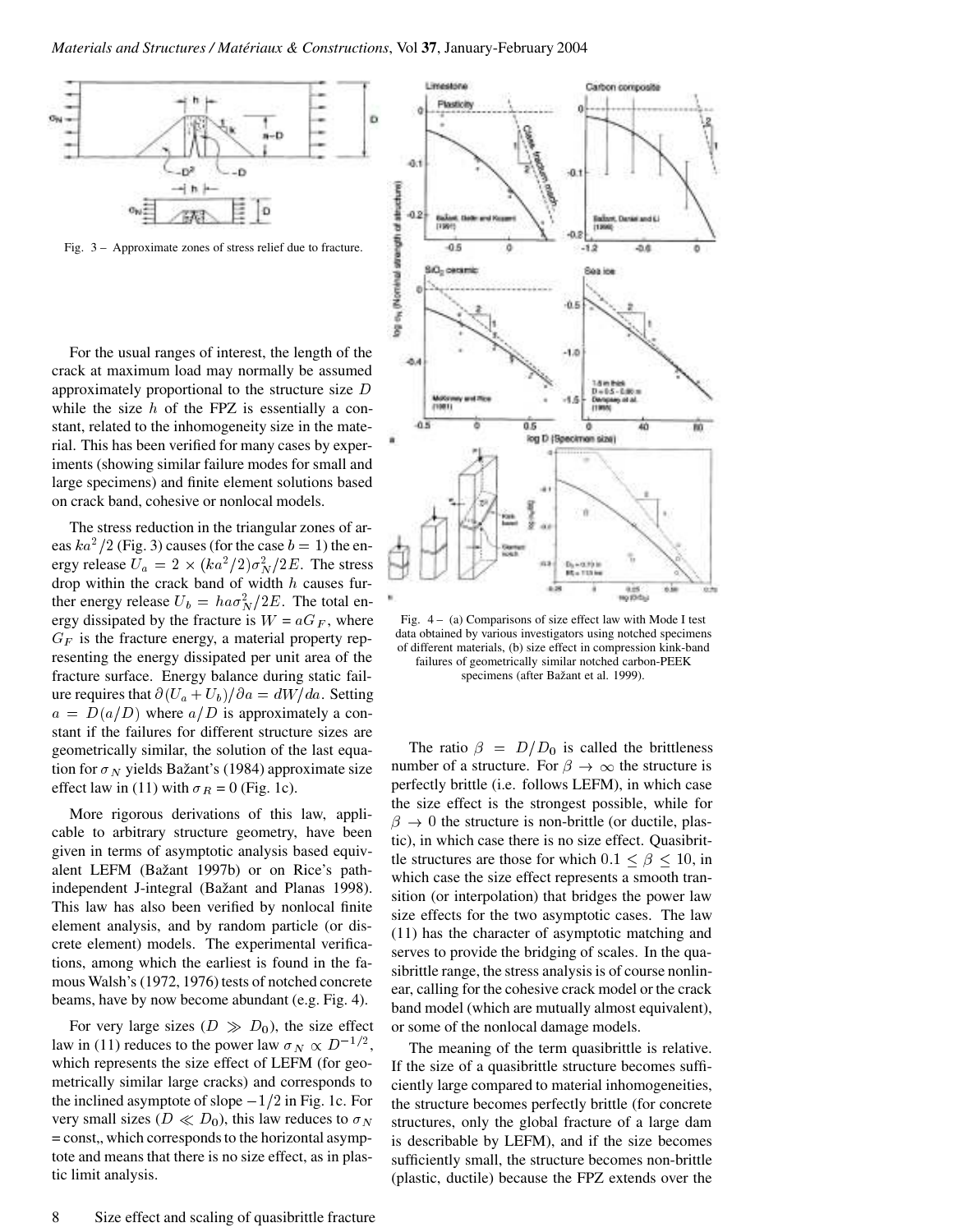whole cross section of the structure (thus a micromachine or a miniature electronic device made of silicone or fine-grained ceramic may be quasibrittle or non-brittle).

#### **6.3 Size effect on postpeak softening and ductility**

The plots of nominal stress versus the relative structure deflection (normalized so as to make the initial slope in Fig. 5 size independent) have, for small and large structures, the shapes indicated in Fig. 5. Apart from the size effect on  $P_{max}$ , there is also a size effect on the shape of the postpeak descending load-deflection curve. For small structures the postpeak curves descend slowly, for larger structures they are steeper, and for sufficiently large structures they may exhibit a snapback, that is, a change of slope from negative to positive. These structural size effects were analyzed for concrete structures by Carpinteri (1984), Carpinteri, Di Tommaso and Fanelli (1985), Carpinteri (1989a-e), and Carpinteri and Colombo (1989).



Fig. 5 – Load-deflection curves of quasibrittle structures of different sizes, scaled to the same initial slope.

If a structure is loaded under displacement control through an elastic device with spring constant  $C_s$ , it loses stability and fails at the point where the load-deflection diagram first attains the slope  $-C_s$ (if ever); Fig. 5. The ratio of the deflection at these points to the elastic deflection characterizes the ductility of the structure. As apparent from the figure, small quasibrittle structures have a large ductility while large quasibrittle structures have small ductility.

The areas under the load-deflection curves in Fig. 5 characterize the energy absorption. The capability of a quasibrittle structure to absorb energy decreases, in relative terms, as the structure size increases. The size effect on energy absorption capability is important for blast loads and impact.

The progressive steepening of the postpeak curves in Fig. 5 with increasing size and the development of a snapback can be most simply described by the series coupling model, which assumes that the response of a structure may be at least approximately modeled by the series coupling of the cohesive crack or damage zone with a spring characterizing the elastic unloading of the rest of the structure (Bažant and Cedolin 1991, Sec. 13.2, Bažant 2000).

One possible exception to the behavior described above is in the fracture of fiber-reinforced concrete (FRC), where the larger crack opening that occurs in bigger specimens/structures mobilizes the fibers more effectively. This results in more ductile response after cracking in larger specimens of similar geometry as seen in Fig. 6, where experimental results (Jamet et al., 1995) from tests of two sizes of plain concrete (PC) and FRC beams are compared.



Fig. 6 – Load-deflection curves of plain concrete and fiber-reinforced concrete beams of different sizes (after Jamet et al., 1995.

#### **6.4 Asymptotic analysis of size effect by equivalent LEFM**

To obtain simple approximate size effect formulae that give a complete prediction of the failure load, including the effect of geometrical shape of the structure, equivalent LEFM may be used. In this approach the tip of the equivalent LEFM (sharp) crack is assumed to lie at distance  $c_f$  ahead of the tip of the traction-free crack or notch,  $c_f$  being a constant (representing roughly one half of the length of the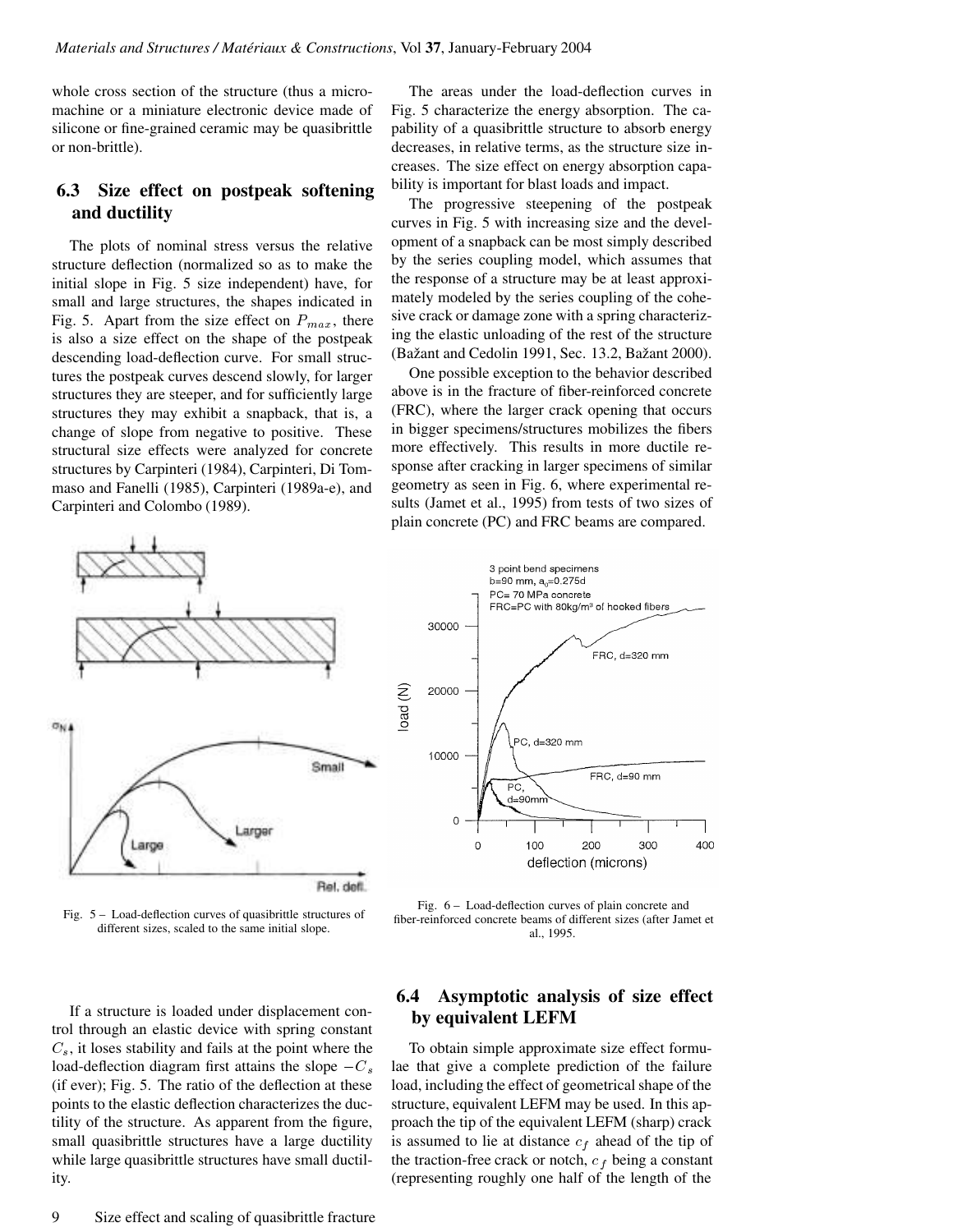FPZ ahead of the tip. Two cases are relatively simple: (i) If a large crack grows stably prior to  $P_{max}$ or if there is a long notch,

$$
\sigma_N = \frac{\sqrt{EG_f} + \sigma_Y \sqrt{\gamma'(\alpha_0)c_f + \gamma(\alpha_0)D}}{\sqrt{g'(\alpha_0)c_f + g(\alpha_0)D}} \quad (14)
$$

and (ii) if  $P_{max}$  occurs at fracture initiation from a smooth surface

$$
\sigma_N = \frac{\sqrt{EG_f} + \sigma_Y \sqrt{\gamma'(0)c_f + \gamma''(0)(c_f^2/2D)}}{\sqrt{g'(0)c_f + g''(0)(c_f^2/2D)}}
$$
(15)

(Bažant 1997b, Bažant 1998) where the primes denote derivatives;  $g(\alpha_0) = K_I^2 / \sigma_N^2 D$  and  $\gamma(\alpha_0) =$  $K_I^2/\sigma_Y^2 D$  are dimensionless energy release functions of LEFM of  $\alpha = a_0/D$  where  $a_0 =$  length of notch or crack up to the beginning of the FPZ;  $K_{IP}$ ,  $K_{I\sigma}$  = stress intensity factors for load P and for loading by uniform residual crack-bridging stress  $\sigma_Y$ , respectively;  $\sigma_Y = 0$  for tensile fracture, but  $\sigma_Y \neq 0$  in the cases of compression fracture in concrete, kink band propagation in fiber composites, and tensile fracture of composites reinforced by fibers short enough to undergo frictional pullout rather than breakage. The asymptotic behavior of (14) for  $D \to \infty$  is of the LEFM type,  $\sigma_N - \sigma_{Y\infty} \propto$  $D^{-1/2}$  where  $\sigma_{Y\infty} = \sigma_Y \sqrt{\gamma(\alpha_0)/g(\alpha_0)}$ . Formula (15) approaches for  $D \rightarrow \infty$  a finite asymptotic value. So does formula (14) if  $\sigma_Y > 0$ . Note that parameter  $G_f$  in (14)–(15) is related to but different from the fracture energy  $G_F$ , as will be explained in the next subsection.

## **6.5 Size-effect method for measuring material fracture parameters and Rcurve**

Comparison of (14) with (11) yields the relations:

$$
D_0 = c_f g'(\alpha_0) / g(\alpha_0) \tag{16}
$$

$$
B\sigma_0 = \sqrt{EG_f/c_f g'(\alpha_0)} \tag{17}
$$

Therefore, by fitting formula (11) with  $\sigma_R = 0$  to the values of  $\sigma_N$  measured on test specimens of different sizes with a sufficiently broad range of brittleness numbers $<sup>1</sup>$ </sup>

 $\sim$ 

$$
\beta = \frac{D}{D_0} = \frac{g(\alpha_0)}{c_f g'(\alpha_0)}\tag{18}
$$

the values of  $G_f$  and  $c_f$  can be identified (Bažant and Pfeiffer 1987, Bažant and Kazemi 1990). The

fitting can be best done by using the Levenberg-Marquardt nonlinear optimization algorithm, but it can also be accomplished by a (properly weighted) linear regression of  $\sigma_N^{-2}$  versus D. The specimens do not have to be geometrically similar, although when they are the evaluation is simpler and the error smaller. The lower the scatter of test results, the narrower is the minimum necessary range of  $\beta$  (for concrete and fiber composites, the size range 1 : 4 is the minimum).

The size effect method of measuring fracture characteristics has been adopted for an international standard recommendation for concrete (RILEM 1990, [BP] Sec. 6.3), and has also been verified and used for various rocks, ceramics, orthotropic fiberpolymer composites, sea ice, wood, tough metals and other quasibrittle materials. The advantage of the size effect method is that the tests, requiring only the maximum loads, are foolproof and easy to carry out.

With regard to the cohesive crack model, note that the size effect method gives the energy value corresponding to the area under the initial tangent of the softening stress-displacement curve, rather than the total area under the curve. The stress-displacement curves used by cohesive crack models for concrete typically start by a relatively steep descending part followed by a long tail. The area under the entire stress-displacement curve corresponds to the fracture energy  $G_F$  that would be consumed per unit area of the crack advance in an infinitely large specimen. Laboratory specimens used by the size-effect method are not large enough to activate the long tail of the curve already before peak, and the peak load is usually attained with only a partially developed process zone. Consequenly, the shape of the tail has no influence on the peak load and the corresponding part of the fracture energy cannot be captured by the size-effect method. This is why, for the usual range of sizes tested in the laboratory, the fracture energy  $G_f$  identified from the size effect law is smaller than the fracture energy for an infinite specimen,  $G_F$ , which can be approximately determined by the work-of-fracture method (RILEM 1985). Parameter  $G_f$  can be roughly understood as the area under the initial tangent of the softening stress-displacement curve, and the typical ratio  $G_f : G_F$  is about 1:2.5.

The size effect method also permits determining the R-curve (resistance curve) of the quasibrittle material—a curve that represents the apparent variation of fracture energy with crack extension for

<sup>&</sup>lt;sup>1</sup>A practically useful brittleness number should be independent of structure geometry. This condition is satisfied by definition (18) proposed by Bažant (1987) on the basis of the size effect law. The term brittleness number was applied earlier to other quantities, which however lack the crucial geometry factor  $g/g$  and thus are not generally applicable. This is the case for the so-called 'brittleness numbers' proposed by Gogotsi et al. (1978) and Homeny et al. (1980); and also for the ratio  $D/\ell_h$  where  $l_{ch}$  is Irwin's characteristic length introduced in a discussion of brittleness by Irwin and later called the 'brittleness number' by Hillerborg (1985); and furthermore for the ratio  $G_F/(\sigma_0 D)$  called the 'brittleness number' by Carpinteri (1981). With these earlier definitions, the value  $\beta = 2$  could for instance mean a very brittle behavior for one geometry, and a very ductile behavior for another geometry, making the term 'brittleness number' meaningless.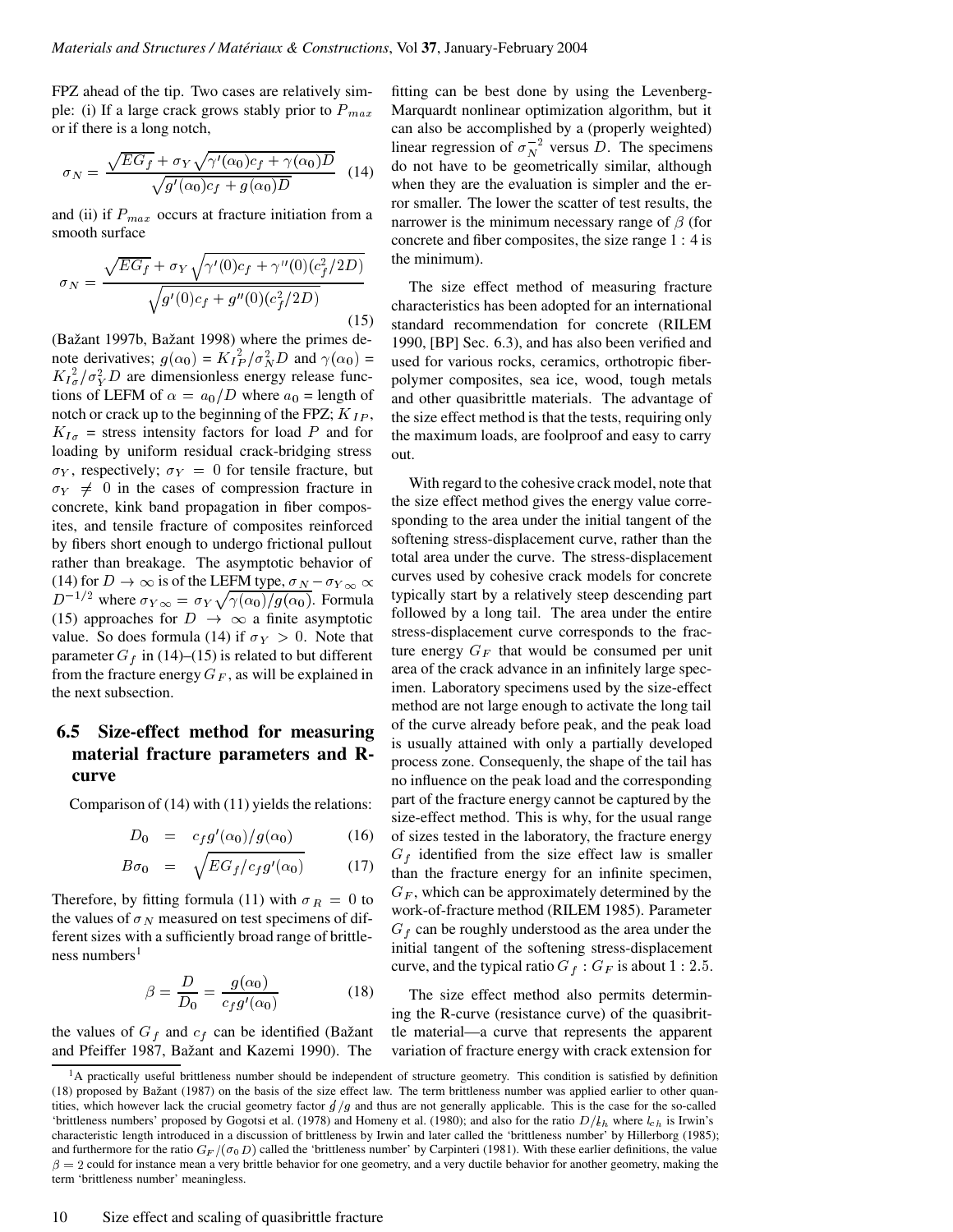which LEFM becomes approximately equivalent to the actual material with a large FPZ. The R-curve, which (in contrast to the classical R-curve definition) depends on the specimen geometry, can obtained as the envelope of the curves of the energy release rate at  $P = P_{max}$  (for each size) versus the crack extension for specimens of various sizes. In general, this can easily be done numerically, and if the size effect law has the form in (11) with  $\sigma_R$  = 0, a parametric analytical expression for the R-curve exists (Bažant and Kazemi 1990, [BP] Sec. 6.4).

The fracture model implied by the size effect law in (11) or (14) has one independent characteristic length,  $c_f$ , representing about one half of the FPZ length. From  $c_f$ , using the relation  $\ell_1$  =  $B^2g'(\alpha_0)c_f$ , one can determine the characteristic length  $\ell_1 = E' G_f / f'^2$  where  $G_f$  represents the <sup>t</sup> area under the initial tangent of the softening stressseparation curve of the cohesive crack model and must be distinguished from fracture energy  $G_F$ , which represents the area under the entire softening curve and is measured by the work-of-fracture method (the ratio  $G_F/G_f$  exhibits very high scatter and on the average is about 2.5, which means that  $\ell_0/\ell_1$  is on the average about 2.5); Bažant, Yu and Zi (2002). The value of  $c_f$  controls the size  $D_0$  at the center of the bridging region (intersection of the power-law asymptotes in Fig. 1c, and  $\sigma_0$  or  $G_f$  controls a vertical shift of the size effect curve at constant  $D_0$ . Aside from geometry factors expressed in terms of function  $g(\alpha)$ , the locations of the large-size and small-size asymptotes depend only on  $K_c = \sqrt{EG_f}$  and  $EG_f/c_f$ , respectively.

A very effective method for measuring  $G_f$  has been the notched-unnotched method, conceived by Guinea, Planas and Elices (1994a,b) without any reference to size effect. Bažant, Yu and Zi (2002) recently improved this method by exploiting the exact dimensionless size effect curve of the cohesive crack model which is calculated in advance for given specimen geometry. This is possible because only the initial downward slope of the softening curve matters for the maximum load. The reason is that, in normal-size notched specimens, the crack stress profile at maximum load terminates at notch tip with a finite stress so large that the tail portion of the softening curve is not reached. The improved method, as well as Guinea et al.'s, makes it possible to determine  $G_f$  (or the initial slope of the softening curve) simply by measuring solely the maximum loads of notched specimens of only one size (and one geometry), supplemented by direct measurement of  $f'_{t}$  (for which the Brazilian split-cylinder test has been recommended). If the cohesive crack model is assumed to hold for the entire size range  $D \in (0, \infty)$ , then the strength data correspond to the zero-size limit of the size effect plot (i.e., to zero brittleness number, Bažant and Li 1996) because  $\lim \sigma_N$  for  $D \to 0$ 

depends only on the tensile strength (being independent of the softening curve). The Bažant-Yu-Zi method uses the regression equation

$$
Y = AX + C - \Delta(X) \tag{19}
$$

with

$$
X = D/\ell_1, \ \ Y = (f'_t / \sigma_N)^2 \tag{20}
$$

Function  $\Delta(X)$ , which must be accurately computed in advance, gives the deviations of the exact size effect curve of the cohesive crack model from the size effect law (11) (with  $\sigma_R = 0$ );  $\Delta(X)$  vanishes for  $D \to \infty$  and its asymptotic expansion begins with the term  $1/D^2$ . For normal-size notched three-point bend specimens, the correction  $\Delta(X)$ is insignificant (error of a few percent only), but for zero size the correction by  $\Delta(0)$  is important (Bažant, Yu and Zi 2002). Knowing function  $\Delta(X)$ , including the limit  $\Delta(0)$ , Eq. (19) can be fitted to the measured  $\sigma_N$  values for notched specimens of one size and the  $\sigma_N$  values corresponding to  $f'_t$  at zerosize limit. The fitting yields the values of  $A$  and  $C$ , from which  $G_f$ ,  $c_f$  and  $\ell_1$  follow (Bažant, Yu and Zi 2002).

The improved size effect method of Bažant, Yu and Zi is equivalent to Guinea et al.'s method except for the statistical evaluation. The fact that the former permits identification of material parameters by statistical regression of both the notched specimen data and the strength data is an advantage.

#### **6.6 Critical crack-tip opening displacement,**  $\delta_{CTOD}$

The quasibrittle size effect, bridging plasticity and LEFM, can also be simulated by the fracture models characterized by the critical stress intensity factor  $K_c$  (fracture toughness) and  $\delta_{CTOD}$ ; for metals see Wells (1961) and Cottrell (1963), and for concrete Jenq and Shah (1985). Jenq and Shah's model, called the two-parameter fracture model, has been shown to give similar results as the R-curve derived from the size effect law in (11) with  $\sigma_R = 0$ . The approximate relationship of size effect law and Jenq-Shah model is given by

$$
K_c = \sqrt{EG_f} \tag{21}
$$

$$
\delta_{CTOD} = \frac{1}{\pi} \sqrt{\frac{8G_f c_f}{E}} \tag{22}
$$

However, Jenq-Shah model suffers from a dependence of its results on the slope of the unloading curve of the cohesive crack model (this dependence can change the measured  $G_f$  within a range of about 15% and is, in principle, inadmissible because the fracture energy is defined by the softening curve independently of the unloading properties of the cohesive crack model); Bažant, Yu and Zi (2002). Using (21) and (22), the values of  $K_c$  and  $\delta_{CTOD}$  can be easily identified by fitting the size effect law (11) to measured values of the peak load  $P_{max}$ .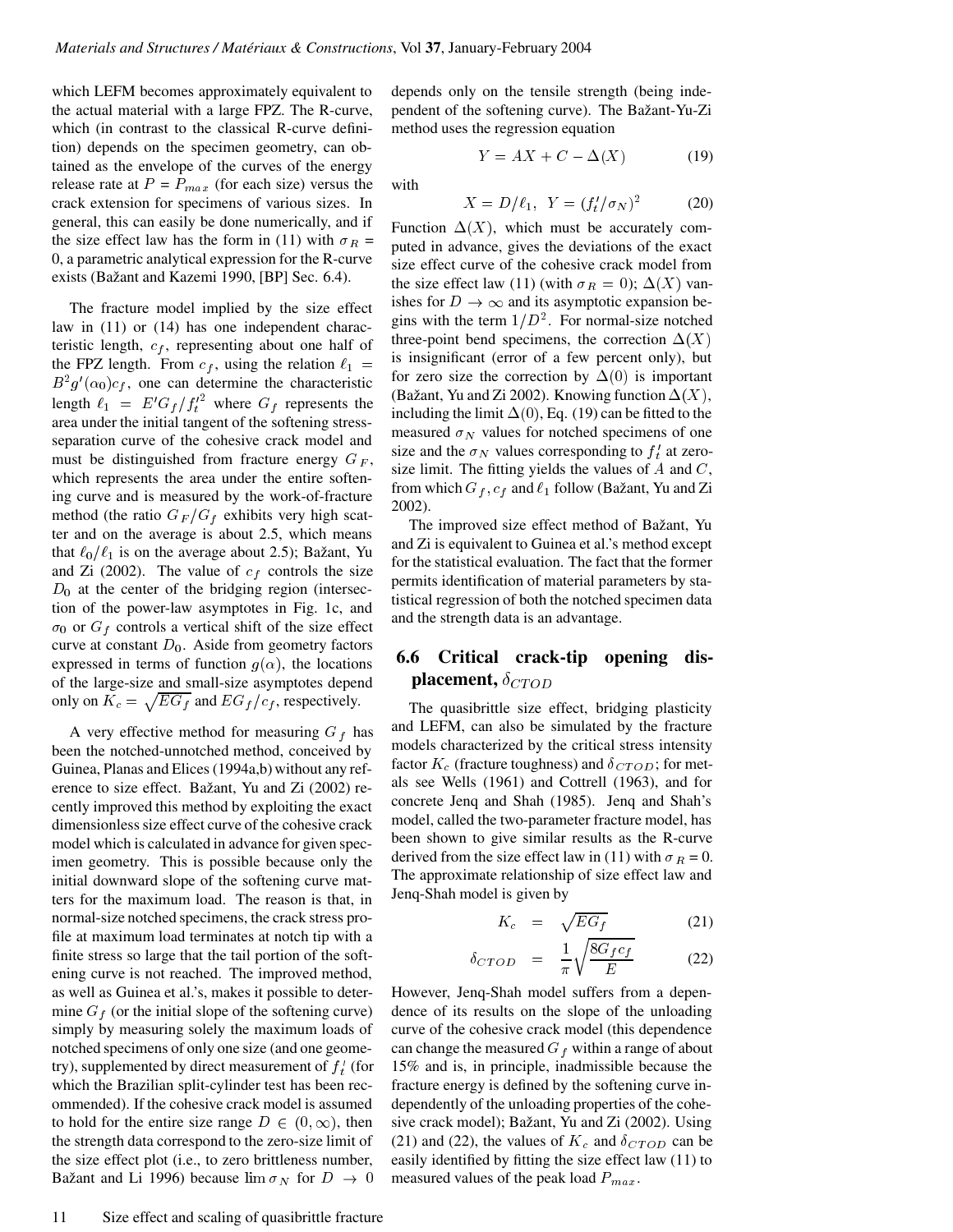Like the size effect law in (11) with  $\sigma_R = 0$ , the two-parameter model has only one independent characteristic length,  $\delta_{CTOD}$ , which is related to  $\ell_1$ or  $c_f$ .

#### **6.7 Material heterogeneity and representative volume element**

The smallest specimens in size effect tests have often been only about five aggregate sizes in cross section dimension. One may wonder whether this is enough in view of the concept of the representative volume element (RVE). The answer depends of statistical considerations.

The RVE is defined as the smallest element which, when translated through the heterogeneous material, does not change its statistical properties. But what statistical properties? And with what accuracy? There is much confusion in the literature stemming from ignorance of the statistical aspect.

If one considers the moments of the probability distributions of the strength and stiffness parameters up to infinite order, and demands complete accuracy, an RVE would have to be infinitely large (and continuum mechanics inapplicable at any size) unless that material has an artificial perfectly periodic structure. For the first two moments of the distribution (i.e., including the invariance of the standard deviation during RVE shifts), the RVE must be much larger than for the first moment only, i.e., for the mean response (as long as the shifting of the RVE through a single specimen is considered).

Therefore, if the test results are evaluated statistically, the RVE can in practice be quite small. This is confirmed by the fact that the mean of size effect evaluated statistically from many specimens exhibits a rather smooth extension of the trend observed for large sizes, even though continuum mechanics applied to one specimen alone, without statistical averaging, would lead to gross random scatter.

#### **7 EXTENSIONS, RAMIFICATIONS AND APPLICATIONS**

#### **7.1 Size effects in compression fracture**

Loading by high compressive stress without sufficient lateral confining stresses leads to damage in the form of axial splitting microcracks engendered by pores, inclusions or inclined slip planes. This damage localizes into a band that propagates either axially or laterally.

For axial propagation, the energy release from the band drives the formation of the axial splitting fracture, and since this energy release is proportional to the length of the band, there is no size effect. For lateral propagation, the stress in the zones on the sides of the damage band gets reduced, which causes an energy release that grows in proportion to  $D<sup>2</sup>$ , while the energy consumed and dissipated in the band grows in proportion to  $D$ . The mismatch of energy release rates inevitably engenders a deterministic size effect of the quasibrittle type, analogous to the size effect associated with tensile fracture. In consequence of the size effect, failure by lateral propagation must prevail over the failure by axial propagation if a certain critical size is exceeded.

The size effect can again be approximately described by the equivalent LEFM. This leads to Eq. (14) in which  $\sigma_Y$  is determined by analysis of the microbuckling in the laterally propagating band of axial splitting cracks. The spacing <sup>s</sup> of these cracks is in (14) assumed to be dictated by material inhomogeneities. However, if the spacing is not dictated and is such that it minimizes  $\sigma_N$ , then the size effect gets modified as:

$$
\sigma_N = CD^{-2/5} + \sigma_\infty \tag{23}
$$

([BP] Sec. 10.5.11) where C,  $\sigma_{\infty}$  = constants, the approximate values of which have been calculated for the breakout of boreholes in rock.

#### **7.2 Fracturing truss model for concrete and boreholes in rock**

Propagation of compression fracture is what appears to control the maximum load in diagonal shear failure of reinforced concrete beams with or without stirrups, for which a very strong size effect has been demonstrated experimentally (e.g. Walraven 1995, Walraven and Lehwalter 1994, Bažant and Kazemi 1991, Kani 1967, Iguro et al. 1985, Bažant 1997a, Okamura and Maekawa 1994, Reinhardt 1981, Shioya and Akiyama 1994). A long diagonal tension crack grows stably under shear loading until the concrete near its tip gets crushed. A simplified formula for the size effect can be obtained by energetic modification of the classical truss model (strut-and-tie model) (Bažant 1997a).

The explosive breakout of boreholes (or mining stopes) in rock under very high pressures is know to also exhibit size effect, as revealed by the tests of Carter (1992), Carter et al. (1992), Haimson and Herrick (1989) and Nesetova and Lajtai (1973). An approximate analytical solution can be obtained by exploiting Eschelby's theorem for eigenstresses in elliptical inclusions (Bažant et al. 1993).

#### **7.3 Kink bands in fiber composites**

A kink band, in which axial shear-splitting cracks develop between fibers which undergo microbuckling, is one typical mode of compression failure of composites or laminates with uniaxial fiber reinforcement. This failure mode, whose theory was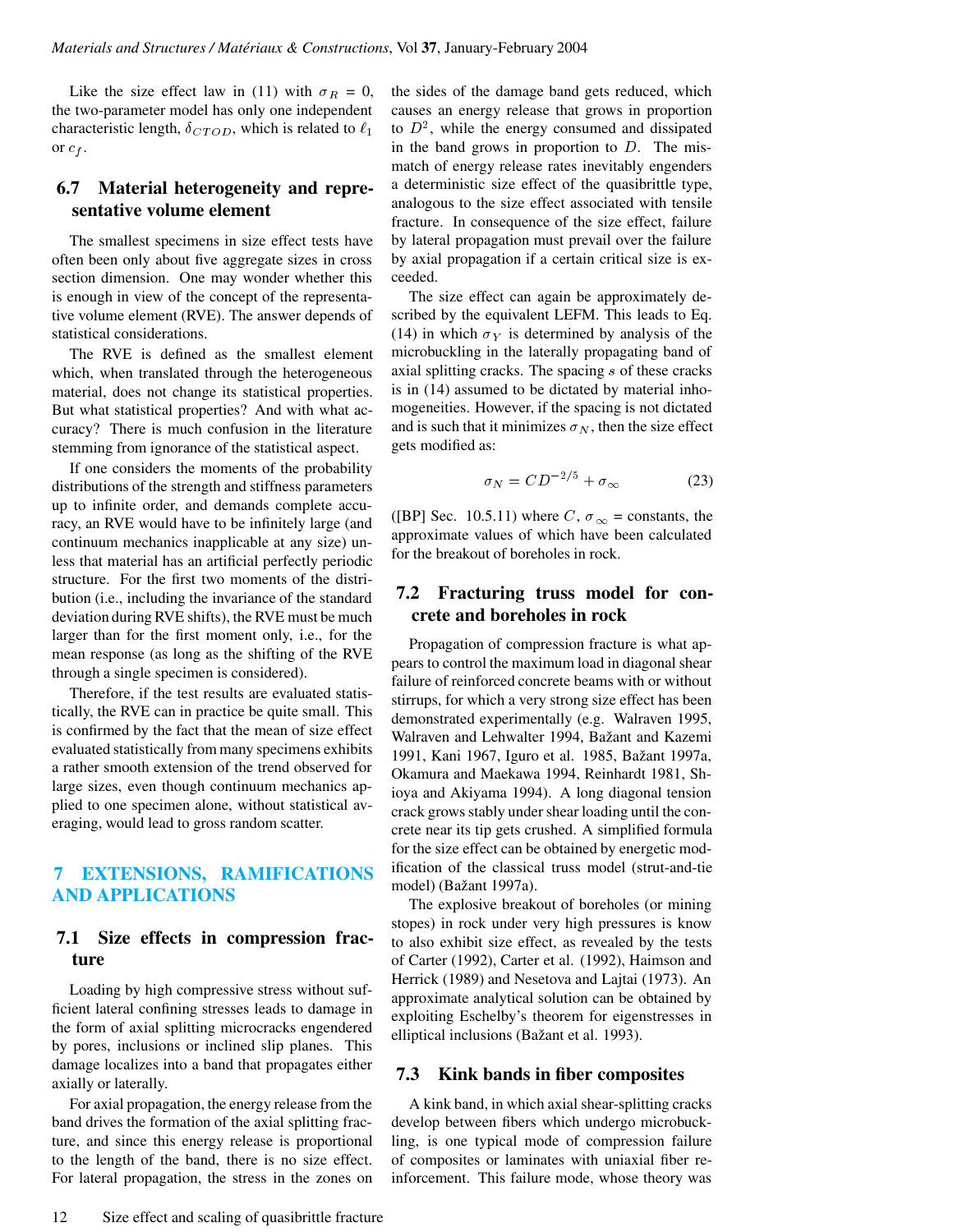begun by Rosen (1965) and Argon (1972), was until recently treated by the theory of plasticity, which implies no size effect. Recent experimental and theoretical studies (see Budianski et al. 1997), however, revealed that the kink band propagates side-way like a crack and the stress on the flanks of the band gets reduced to a certain residual value, which is here denoted as  $\sigma_Y$  and can be estimated by the classical plasticity approach of Budianski (1983). The cracklike behavior implies a size effect, which is demonstrated by the latest Bažant et al. 's (1999) laboratory tests of notched carbon-PEEK specimens (Fig. 4); these tests also demonstrated the possibility of a stable growth of a long kink band, which was achieved by rotational restraint at the ends).

There are again two types of size effect, depending on whether  $P_{max}$  is reached (i) when the FPZ of the kink band is attached to a smooth surface or (ii) or when there exists either a notch or a long segment of kink band in which the stress has been reduced to  $\sigma_Y$ . Formulae (14) and (15), respectively, approximately describe the size effects for these two basic cases; in this case  $G_f$  now plays the role of fracture energy of the kink band (area below the stresscontraction curve of the kink band and above the  $\sigma_Y$ value), and  $c_f$  the role of the FPZ size of the kink band, which is assumed to be approximately constant, governed by material properties.

The aforementioned carbon-PEEK tests also confirm that case (ii), in which a long kink band grows stably prior to  $P_{max}$ , is possible (in those test, this is by virtue of a lateral shift of compression resultant in wide notched prismatic specimens with ends restrained against rotation).

#### **7.4 Size effects in sea ice and snow**

Normal laboratory specimens of sea ice exhibit no notch sensitivity. Therefore, failure of sea ice has been thought to be well described by plastic limit analysis, which exhibits no size effect (e.g. Sodhi 1995, Kerr 1996). This perception, however, changed drastically after Dempsey carried out in 1993 on the Arctic Ocean size effect tests of floating notched square specimens with an unprecedented, record-breaking size range (with square sides ranging from 0.5 m to 80 m!) (see Dempsey et al. 1995a, 1999, Mulmule et al. 1995).

It is now clear that floating sea ice plates are quasibrittle and their size effect on the scale of 100 m approaches that of LEFM. Among other things, Dempsey's major experimental result explains why the measured forces exerted by moving ice on a fixed oil platform are one to two orders of magnitude smaller than the predictions of plastic limit analysis based on the laboratory strength of ice. The size effect law in (11) with  $\sigma_R = 0$ , or in (14) (with  $\sigma_Y$  $= 0$ ), agrees with these results well, permitting the values of  $G_f$  and  $c_f$  of sea ice to be extracted by linear regression of the  $P_{max}$  data. The value of  $c_f$ is in the order of meters (which can be explained by inhomogeneities such as brine pockets and channels, as well as preexisting thermal cracks, bottom roughness of the plate, warm and cold spots due to alternating snow drifts, etc.). Information on the size effect in sea ice can also be extractic from acoustic measurements (Li and Bažant, 1998).

Rapid cooling in the Arctic can produce in the floating plate bending moments large enough to cause fracture. According to plasticity or elasticity with a strength limit, the critical temperature difference  $\Delta T_{cr}$  across the plate would have be independent of plate thickness <sup>D</sup>. Fracture analysis, however, indicated a quasibrittle size effect. Curiously, its asymptotic form is not  $\Delta T_{cr} \propto D^{-1/2}$  but

$$
\Delta T_{cr} \propto D^{-3/8} \tag{24}
$$

(Bažant 1992). The reason is that  $D$  is not a characteristic dimension in the plane of the boundary value problem of plate bending; rather it is the flexural wavelength of a plate on elastic foundation, which is proportional to  $D^{3/4}$  rather than D. It seems that (24) may explain why long cracks of length 10 to 100 km, which suddenly form in the fall in the Arctic ice cover, often run through thick ice floes and do not follow the thinly refrozen water leads around the floes.

In analyzing the vertical penetration of floating ice plate (load capacity for heavy objects on ice, or the maximum force  $P$  required for penetration from below), one must take into account that bending cracks are reach only through part of the thickness, their ligaments transmitting compressive forces, which produces a dome effect. Because at maximum load that part-through bending crack (of variable depth profile) is growing vertically, the asymptotic size effect is not  $P/D^2 = \sigma_N \propto D^{-3/8}$ (Slepyan 1990) but  $\sigma_N \propto D^{-1/2}$ . This was determined by a simplified analytical solution (with a uniform crack depth) by Dempsey et al. (1995b), and confirmed by a detailed numerical solution with a variable crack depth profile (Bažant and Kim 1998). The latter also led, to an approximate prediction formula for the entire practical range of  $D$ , which is of the type of (11) with  $\sigma_N = 0$ . This formula was shown to agree with the existing field test (Frankenstein 1963, 1966; Lichtenberger et al. 1974).

Analytical solutions of size effect in sea ice were presented by Bažant (2002b) and Bažant and Guo (2002). Recent analysis (Bažant, Zi and McClung 2003) also revealed a significant size effect in the triggering of dry slab snow avalanches.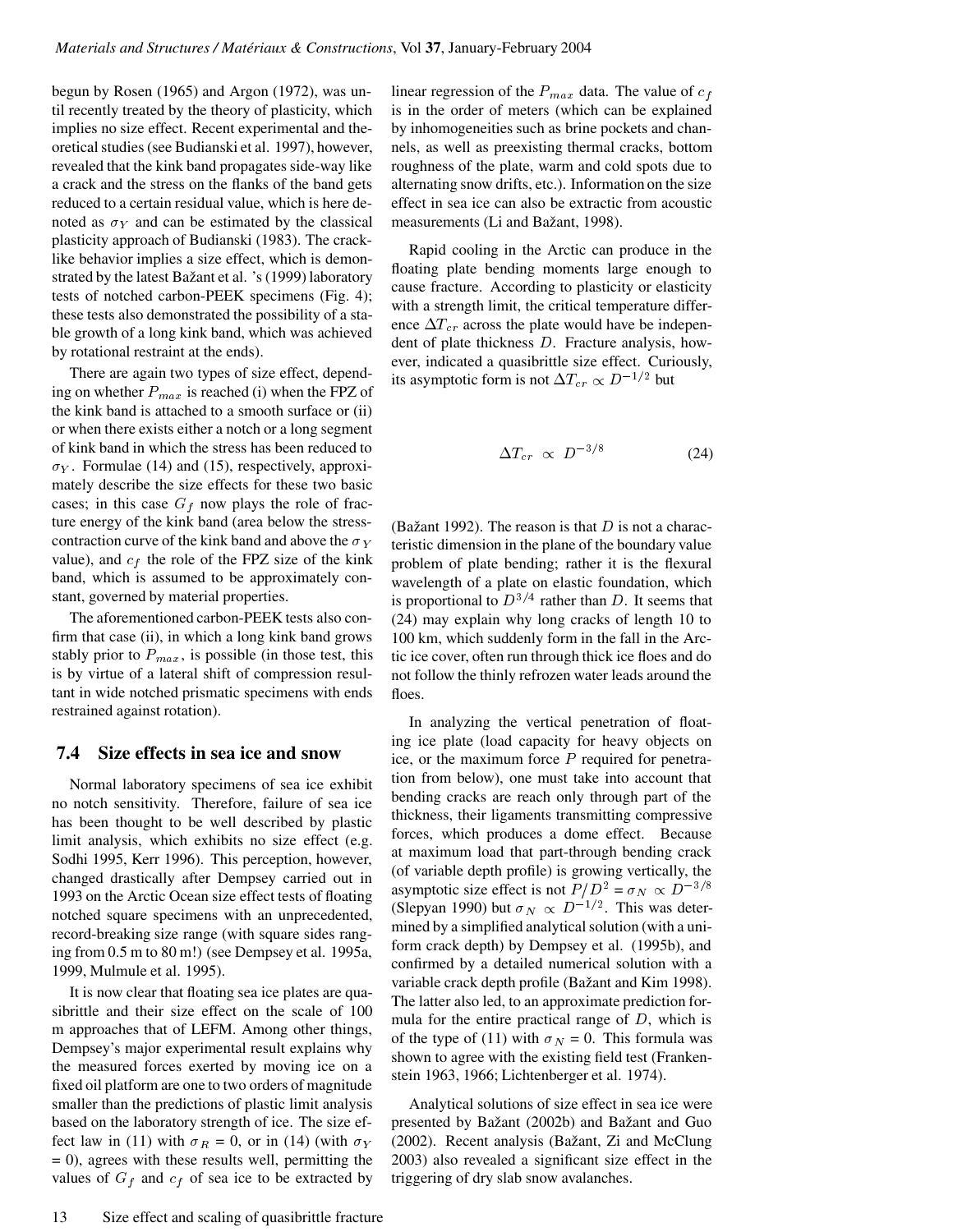#### **7.5 Influence of crack separation rate, creep and viscosity**

There are two mechanisms in which the loading rate affects fracture growth: (i) creep of the material outside the FPZ, and (ii) rate dependence of the severance of material bonds in the FPZ. The latter may be modeled as a rate process controlled by activation energy, with Arrhenius type temperature dependence. This leads to a dependence of the softening stress-separation relation of the cohesive crack model on the rate of opening displacement. In an equivalent LEFM approach, the latter is modeled by considering the crack extension rate to be a power function of the ratio of the stress intensity factor to its critical R-curve value.

For quasibrittle materials exhibiting creep (e.g. concretes and polymer composites, but not rocks or ceramics), the consequence of mechanism 1 (creep) is that a decrease of loading rate, or an increase of duration of a sustained load, causes a decrease of the effective length of the FPZ. This in turn means an increase of the brittleness number manifested by a leftward shift of the size effect curve in the plot of  $\log \sigma_N$  versus  $\log D$ , i.e. a decrease of effective  $D_0$ . For slow or long-time loading, quasibrittle structures become more brittle and exhibit a stronger size effect (Bažant and Li 1997).

Mechanism 2 (rate dependence of separation) causes that an increase of loading rate, or a decrease of sustained load duration, leads to an upward shift of the size effect curve for  $\log \sigma_N$  but has no effect on  $D_0$  and thus on brittleness (this mechanism also explains an interesting recently discovered phenomenon—a reversal of softening to hardening after a sudden increase of the loading rate, which cannot be explained by creep).

So far all our discussions dealt with statics. In dynamic problems, any type of viscosity  $\eta$  of the material (present in models for creep, viscoelasticity or viscoplasticity) implies a characteristic length. Indeed, since  $\eta$  has the dimension of stress over strain rate, i.e., kg / m s, and the Young's modulus  $E$  and mass density  $\rho$  have dimensions  $|E| = \text{kg/m s}^2$  and  $[\rho] = \text{kg} / \text{m}^3$ , the material length associated with viscosity is given by

$$
\ell_v = \frac{\eta}{v\rho}, \qquad v = \sqrt{\frac{E}{\rho}} \tag{25}
$$

s and the state of the state of the

where  $v =$  longitudinal wave speed. Consequently, any rate dependence in the constitutive law implies a size effect. There is, however, an important difference. Unlike the size effect associated with  $\ell_0$  or  $c_f$ , the viscosity-induced size effect (as well as the width of damage localization zones) is not time independent. It varies with the rates of loading and deformation of the structure and vanishes as the rates drop to zero. For this reason, an artificial viscosity or rate effect can approximate the nonviscous size effect and localization only within a narrow range of time delays and rates, but not generally.

#### **7.6 Environmental influences on size effect**

Drying and temperature changes are known to produce very large stresses and damage in concrete. So it is natural to expect that they could modify the size effect curves considerably.

Drying of concrete produces large selfequilibrated stresses in the cross sections of concrete structures. These stresses lead to microcracking as well as continuous cracks, and can have a major effect on the deformation under superimposed applied loads. But this effect has a tremendous variability. In large structures, where the size effect is of most interest, drying is a very slow process. The depth of penetration of a drying front into a wall is roughly proportional to  $\sqrt{t}$  where t is the drying time. The drying half-time is about one year for a 15 cm slab and increases in proportion to the square of thickness, which means that it is about 40 years for a 1 m thick wall. The time to closely approach moisture equilibrium is about 20 years for a 15 cm slab and 800 years for a 1 m thick wall. These times and moisture content distributions strongly depend on the cross section shape. For thick structures drying very slowly, creep causes a major relaxation of the internal stresses, but has relatively little effect in small test specimens (which therefore show greater effects of drying). Consequently, the alteration of size effect in large drying structures must generally be expected to be much smaller than in laboratory specimens. At the beginning of drying, the surface layer of load-free specimens is in tension and undergoes microcracking, but in a late stage of drying the surface layer goes into compression while the core is subjected to tension, which is explained by creep and the irreversibilty of crack opening. Cyclic environment affects only the surface layer of thick structures. Temperature changes have similar effects and, especially when simultaneous with drying, further complicate the behavior.

Thanks to development of realistic models for drying and thermal effects in concrete and finite element computational approaches (Roelfstra, Sadouki and Wittmann, 1985; Bažant and Chern, 1985; Bažant and Xi, 1994; Coussy, 1995; Lewis and Schrefler, 1998; Hellmich, Ulm and Mang, 1999; Torrenti et al., 1999; Sadouki and Wittmann, 2001; Acker 2001; Bažant, Cusatis and Cedolin, 2003), the effects of drying and wetting can nowadays be simulated numerically quite well. Coupling the drying and thermal effects with the computational models for tensile and compressive fracturing and failure analysis (e.g., in the manner of Bažant and Xi 1994), the designers of sensitive special structures have today the means for calculating the failure loads of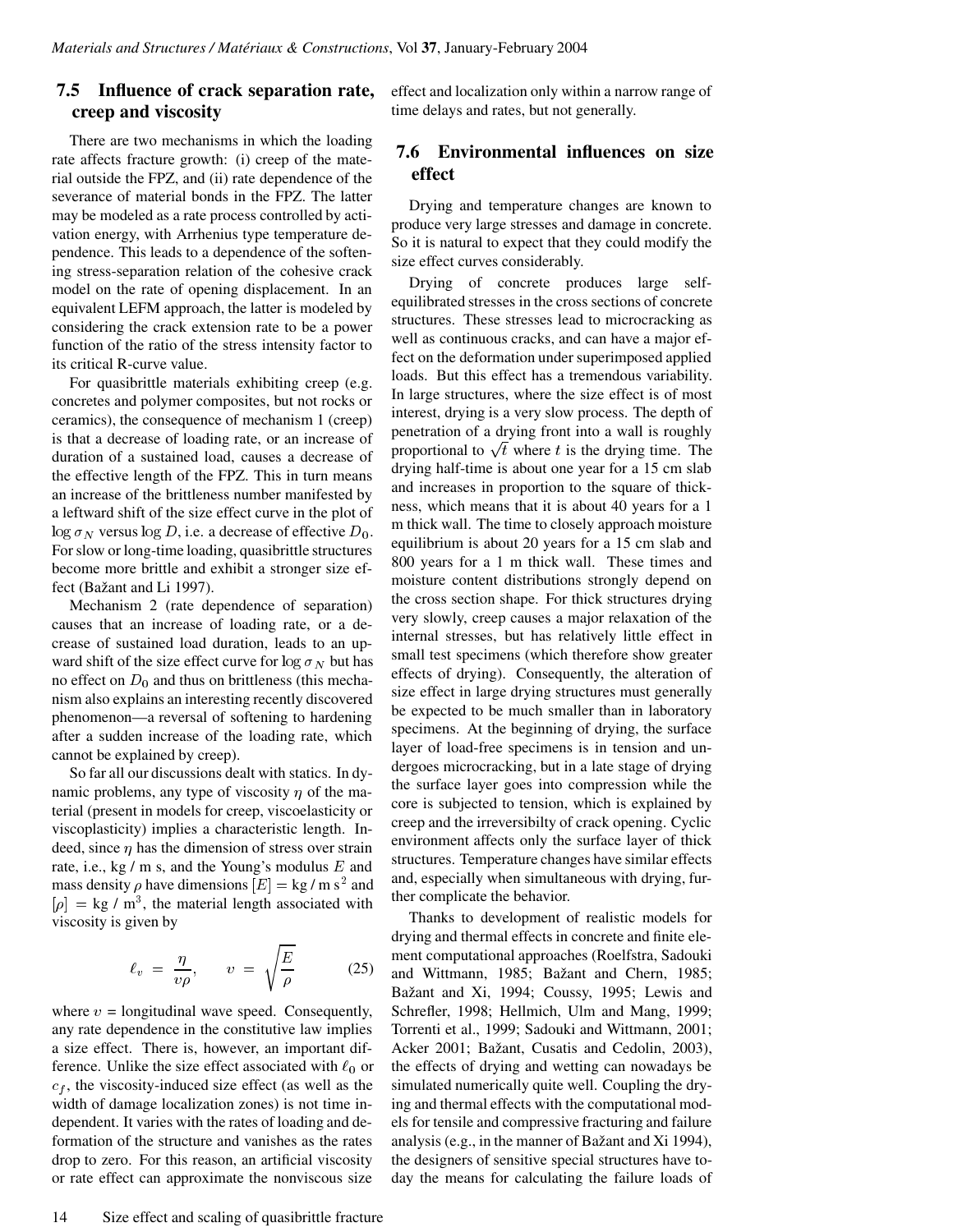structures subjected to drying and thermal effects. In this way, using state-of-art material models and having adequate information on the hygrothermal material properties, one can realistically predict the modification of size effect under these influences. For instance, Planas and Elices (1992, 1993) evaluated numerically the size effect on the modulus of rupture and showed that it strongly depends on the shrinkage strains induced by drying.



Fig. 7 – Effect of drying conditions on nominal tensile strength of concrete (after van Vliet and van Mier, 2000).

The fact that the influence of drying can be large is documented by recent excellent tests of van Vliet and van Mier (1999, 2000) in Delft, the results of which are reproduced in Fig. 7. As one can see, drying can even reverse the size effect in small test cylinders subjected to drying for a certain period of time. However, very different results must be expected for specimens tested to failure at different times of the drying process, for different specimen sizes and shapes, different environmental humidities and histories.

In view of the great number of factors governing these environmental effects, searching for a simple formula that takes the environmental influences into account is doubtless futile. Detailed predictions will always depend on computer simulations. But one observation is pertinent: The size effect in very large structures will usually be affected by drying much less than small laboratory specimens since their cores do not suffer drying for the entire lifetime. In these cases of main interest, the simple size effect laws calibrated on specimens that have not suffered drying may be expected to give reasonable predictions .

#### **7.7 Size effect in fatigue crack growth**

Cracks slowly grow under fatigue (repeated) loading. This is for metals and ceramics described the Paris (or Paris-Erdogan) law, which states that plot of the logarithm of the crack length increment per cycle versus the amplitude of the stress intensity factor in logarithmic scale is a rising straight line. For quasibrittle material it turns out that a size increase causes this straight line to shift to the right, the shift being derivable from the size effect law in (11) ([BP] Sec. 11.7).

#### **7.8 Size effect for cohesive crack model and crack band model**

The cohesive crack model (called by Hillerborg et al., 1976, and Petersson, 1981, the fictitious crack model) is more accurate yet less simple than the equivalent LEFM. It is based of the hypothesis that there exists a unique decreasing function  $w = g_w(\sigma)$ relating the crack opening displacement  $w$  (separation of crack faces) to the crack bridging stress  $\sigma$  in the FPZ. The obvious way to determine the size effect is to solve  $P_{max}$  by numerical integration for step-by-step loading (Petersson 1981).

The size effect plot, however, can be solved directly if one inverts the problem, searching the size D for which a given relative crack length  $\alpha = a/D$ corresponds to  $P_{\text{max}}$ . This leads to the equations (Li and Bažant 1996):

$$
D \int_{\alpha_0}^{\alpha} C^{\sigma \sigma}(\xi, \xi') \, v(\xi') \, d\xi' = -g'_{w} [\sigma(\xi)] \, v(\xi)
$$
\n
$$
G^{\alpha} \quad (26)
$$

$$
P_{\text{max}} = \frac{\int_{\alpha_0}^{\alpha} v(\xi) d\xi}{D \int_{\alpha_0}^{\alpha} C^{\sigma P}(\xi) v(\xi) d\xi}
$$
 (27)

where the first represents an eigenvalue problem for a homogeneous Fredholm integral equation, with D as the eigenvalue and  $v(\xi)$  as the eigenfunction;  $\xi = x/D$ ,  $x =$  coordinate along the crack (Fig. 8);  $\alpha = a/D$ ,  $\alpha_0 = a_0/D$ ;  $a, a_0 = \text{total}$ crack length and traction-free crack length (or notch length);  $C^{\sigma\sigma}(\xi, \xi'), C^{\sigma P}(\xi)$  = compliance functions of structure for crack surface force and given load  $P$ ;  $v(\xi)$  has the meaning of the derivative  $d\sigma(\xi)/d\xi$ ;  $g'_w = dg_w/d\sigma$  is the inverse slope of the stressseparation curve. When this slope is considered constant (which is the case of linear softening, sufficient for most applications), the eigenvalue problem is linear, but when the slope is considered variable, the eigenvalue problem is nonlinear, in which case it may be solved iteratively. In the first iteration, the  $g'_w$  values at all crack points are assumed to be equal to the initial slope of the stress separation curve, which makes the eigenvalue problem in (26) linear and directly solvable. After calculating new <sup>D</sup> and  $P_{max}$ , one must obtain  $\sigma$  for each crack point, from which one can evaluate new slope  $g'_w$  for each point. All  $g'_w$  values being fixed, the new eigenvalue problem in (26) is again linear and the procedure may be iterated. For detailed explanation, see Zi and Bažant (2003) who also give generalization for a softening law terminating with a finite residual stress (used for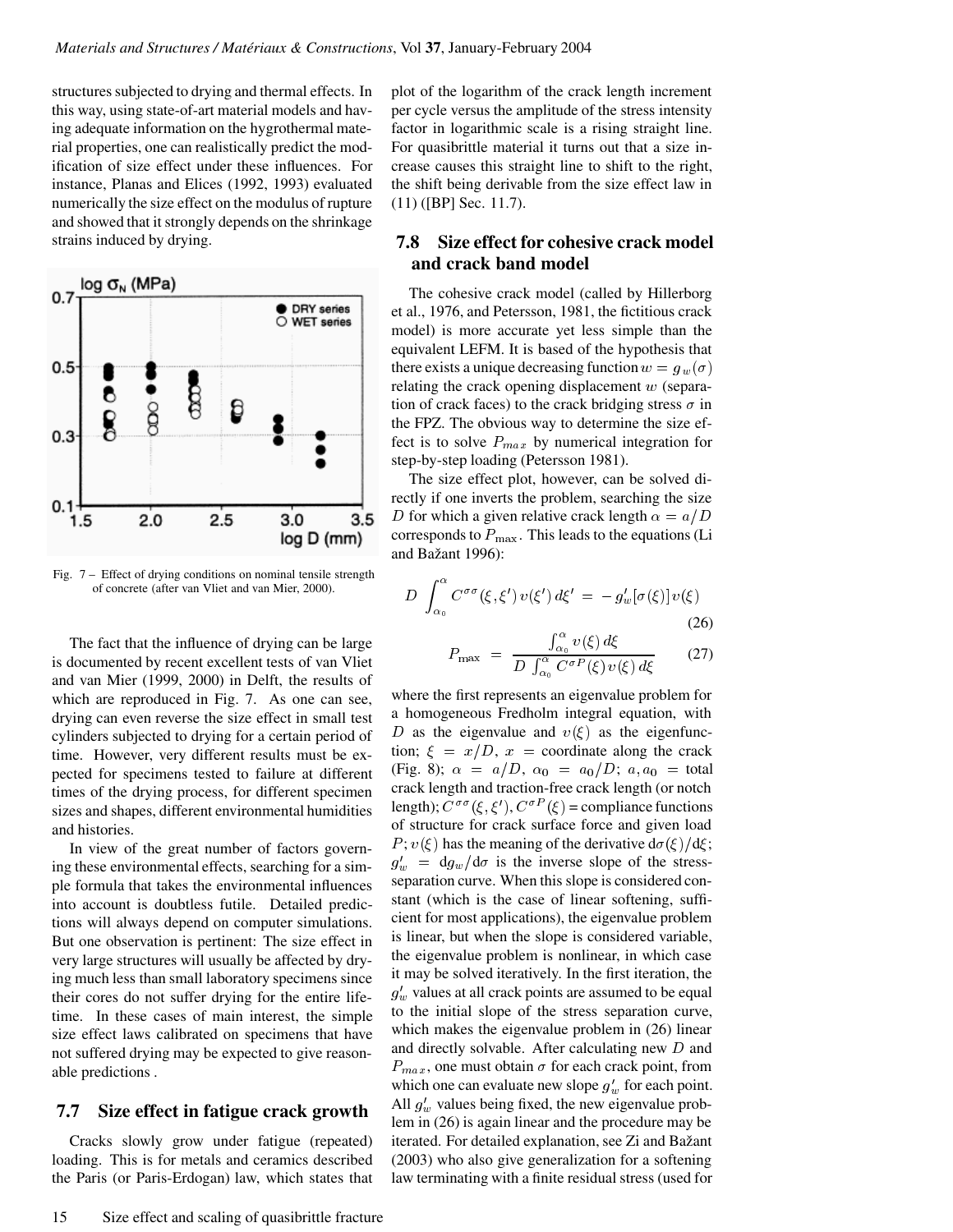simulating kink bands in fiber composites, Bažant et al. 1999).

These results have also been extended to obtain directly the load and displacement corresponding, on the load-deflection curve, to a point with any given tangential stiffness, including the displacement at the snapback point which characterizes the ductility of the structure.



Fig. 8 – Cohesive crack and distribution of crack-bridging stresses.

The cohesive crack model possesses at least one, but for concrete typically two, independent characteristic lengths:  $\ell_0 = EG_F / \sigma_0^2$  and  $\ell_1 = EG_f / \sigma_0^2$ where  $G_F$  = area under the entire softening stressdisplacement curve  $\sigma = f(w)$ , and  $G_f$  = area under the initial tangent to this curve, which is equal to  $G_F$  only if the curve is simplified as linear (typically  $G_F \approx 2.5 G_f$ ). The bilinear stress-displacement law used for concrete involves further parameters of the length dimension—the opening displacement  $w_f$  when the stress is reduced to zero at the displacement at the change of slope, but their values are implied by  $G_f$ ,  $G_F$ ,  $\sigma_0$  and the stress at the change of slope.

The scatter of size effect measurements within a practicable size range (up to 1:30) normally does not permit identifying more than one characteristic length (measurements of postpeak behavior are used for that purpose). Vice versa, when only the maximum loads of structures in the bridging region between plasticity and LEFM are of interest, hardly more than one characteristic length (namely  $c_f$ ) is needed.

The crack band model, which is easier to implement is used in commercial codes (e.g. DIANA, SBETA; Červenka and Pukl 1994), is for localized cracking or fracture, nearly equivalent to the cohesive crack model ([BP], Planas et al. 1993), provided that the effective (average) transverse inelastic strain in the crack band is taken as  $\epsilon_y = w/h$ where  $h$  is the width of the band. All that has been said about the cohesive crack model also applies to the crack band model. Width  $h$ , of course, represents an additional characteristic length,  $\ell_4 = h$ , It matters only when the cracking is not localized but distributed (e.g. due to the effect of dense and strong enough reinforcement), and it governs the spacings of parallel cracks. Their spacing cannot be unambiguously captured by the cohesive crack model.

#### **7.9 Size effect via nonlocal, gradient or discrete element models**

The hypostatic feature of any model capable of bridging the power law size effects of plasticity and LEFM is the presence of some characteristic length,  $\ell$ . In the equivalent LEFM associated with the size effect law in (11),  $c_f$  serves as a characteristic length of the material, although this length can equivalently be identified with  $\delta_{CTOD}$  in Wells-Cottrell or Jenq-Shah models, or with the crack opening  $w_f$  at which the stress in the cohesive crack model (or crack band model) is reduced to zero (for size effect analysis with the cohesive crack model, see [BP] and Bažant and Li 1995).

In the integral-type nonlocal continuum damage models,  $\ell$  represents the effective size of the representative volume of the material, which in turn plays the role of the effective size of the averaging domain in nonlocal material models. In the second-gradient nonlocal damage models, which may be derived as an approximation of the integral-type nonlocal damage models, a material length is involved in a relation combining the strain with its Laplacian. In damage simulation by the discrete element (or random particle) models, the material length is represented by the statistical average of particle size.

The existence of  $\ell$  in these models engenders a quasibrittle size effect that bridges the power-law size effects of plasticity and LEFM and follows closely equation (11) with  $\sigma_N = 0$ , as documented by numerous finite element simulations. It also poses a lower bound on the energy dissipation during failure, prevents spurious excessive localization of softening continuum damage, and eliminates spurious mesh sensitivity ([BP], ch. 13).

These important subjects will not be discussed here any further because there exist recent extensive reviews (Bažant 1999, Bažant and Jirásek 2002).

### **7.10 Nonlocal statistical generalization of Weibull theory**

Two cases need to be distinguished: (a) The front of the fracture that causes failure can be at only one place in the structure, or (b) the front can lie, with different probabilities, at many different places. The former case occurs when a long crack whose path is dictated by fracture mechanics grows before the maximum load, or if a notch is cut in a test specimen. The latter case occurs when the maximum load is achieved at the initiation of fracture growth.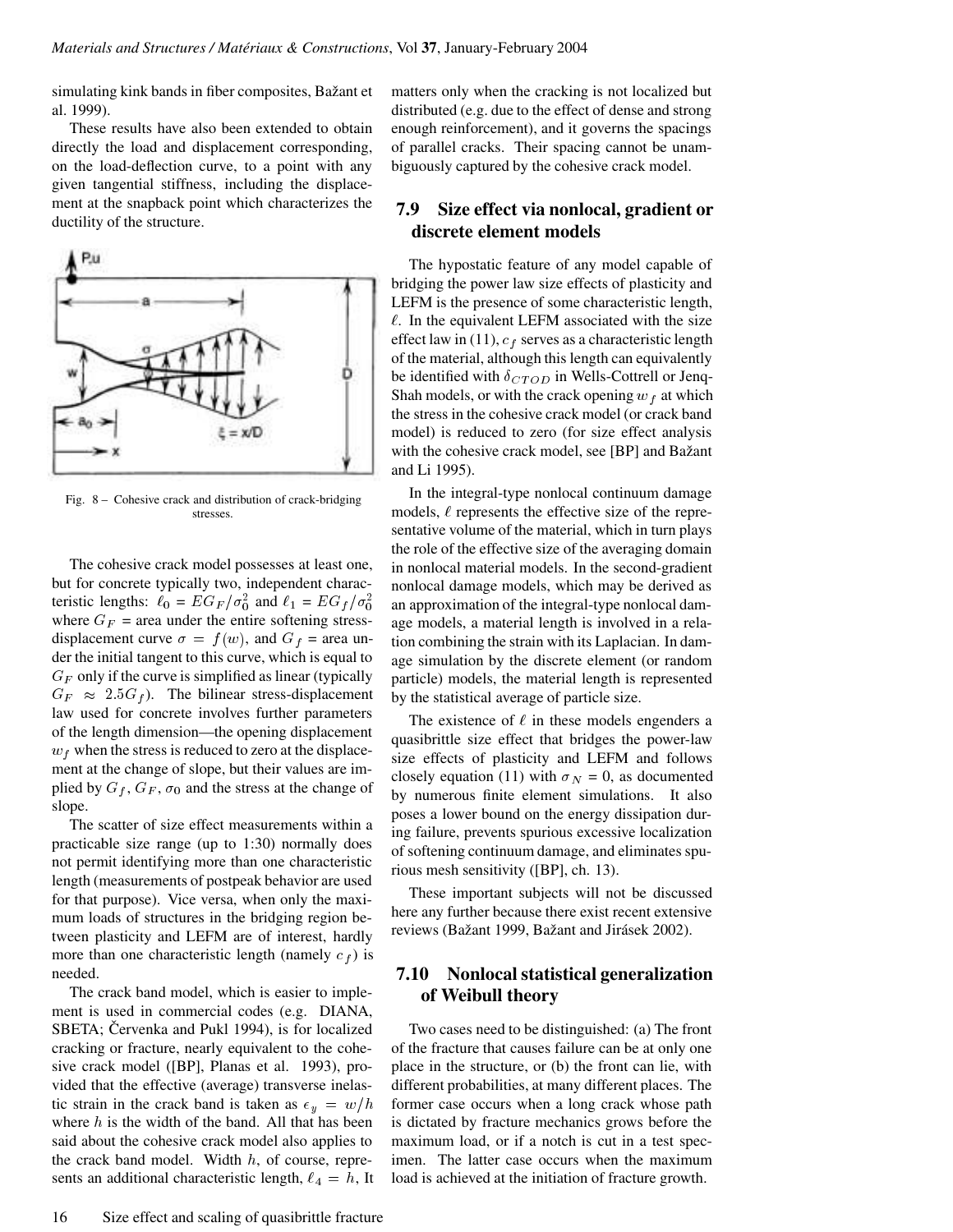In both cases, the existence of a large FPZ calls for a modification of Weibull concept: The failure probability  $P_1$  at a given point of the continuous structure depends not on the local stress at that point, but on the nonlocal strain, which is calculated as the average of the local strains within the neighborhood of the point constituting the representative volume of the material. The nonlocal approach broadens the applicability of Weibull concept to the case notches or long cracks, for which the existence of crack-tip singularity causes the classical Weibull probability integral to diverge at realistic <sup>m</sup>-values (in cleavage fracture of metals, the problem of crack singularity has been circumvented differently—by dividing the crack-tip plastic zone into small elements and superposing their Weibull contributions; Lei et al. 1998).



Fig. 9 – Scaling laws according to nonlocal generalization of Weibull theory for failures after long stable crack growth (a) or at crack initiation (b).

Using the nonlocal Weibull theory (Bažant and Xi 1991, Bažant and Novák 2000a, 2000b, 2000c), one can show that the proper statistical generalizations of (11) (with  $\sigma_R = 0$ ) and (13) having the correct asymptotic forms for  $D \to \infty$ ,  $D \to 0$  and  $m \to \infty$ are (Fig. 9):

Case (a):

$$
\sigma_N = B\sigma_0 \left(\beta^{2rn_d/m} + \beta^r\right)^{-1/2r} \quad (28)
$$

$$
\beta = D/D_0 \quad (29)
$$

Case (b):

$$
\sigma_N = \sigma_0 \zeta^{n_d/m} \left( 1 + r \zeta^{1 - rn_d/m} \right)^{1/r} (30)
$$
  

$$
\zeta = D_b/D \qquad (31)
$$

where it is assumed that  $rn_d < m$ , which is normally the case.

The first formula, which was obtained for  $r = 1$ by Bažant and Xi (1991) and refined for  $n \neq 1$  by Planas, has the property that the statistical influence on the size effect disappears asymptotically for large <sup>D</sup>. The reason is that, for long cracks or notches with stress singularity, a significant contribution to the Weibull probability integral comes only from the FPZ, whose size does not vary much with <sup>D</sup>. The second formula has the property that the statistical influence asymptotically disappears for small sizes. The reason is that the FPZ occupies much of the structure volume.

Numerical analyses of test data for concrete show that the size ranges in which the statistical influence on the size effect in case (a) as well as (b) would be significant do not lie within the range of practical interest. Thus, the deterministic size effect dominates and its statistical correction in (28) and (30) may be ignored for concrete, except in the rare situations where the deterministic size effect vanishes, which occurs rarely (e.g., for centric tension of an unreinforced bar).

#### **7.11 Other types of size effect**

Aside from the statistical and quasibrittle size effects, there are further types of size effect that influence nominal strength:

- 1. The boundary layer effect, which is due to material heterogeneity (i.e., the fact that the surface layer of heterogeneous material such as concrete has a different composition because the aggregates cannot protrude through the surface), and to Poisson effect (i.e., the fact that a plane strain state on planes parallel to the surface can exist in the core of the test specimen but not at its surface).
- 2. The existence of a three-dimensional stress singularity at the intersection of crack edge with a surface, which is also caused by the Poisson effect ([BP], Sec. 1.3). This causes the portion of the FPZ near the surface to behave differently from that in the interior.

Size effect is also observed in delamination fracture that occurs in the interface between concrete and fiber-reinforced plastic (FRP) laminates used in the repair and strengthening of concrete structures. When FRP laminates are subjected to tension (as in Fig. 10), the interface can fail under shear due to Mode II fracture. Considering tests on different widths of FRP laminates with unidirectional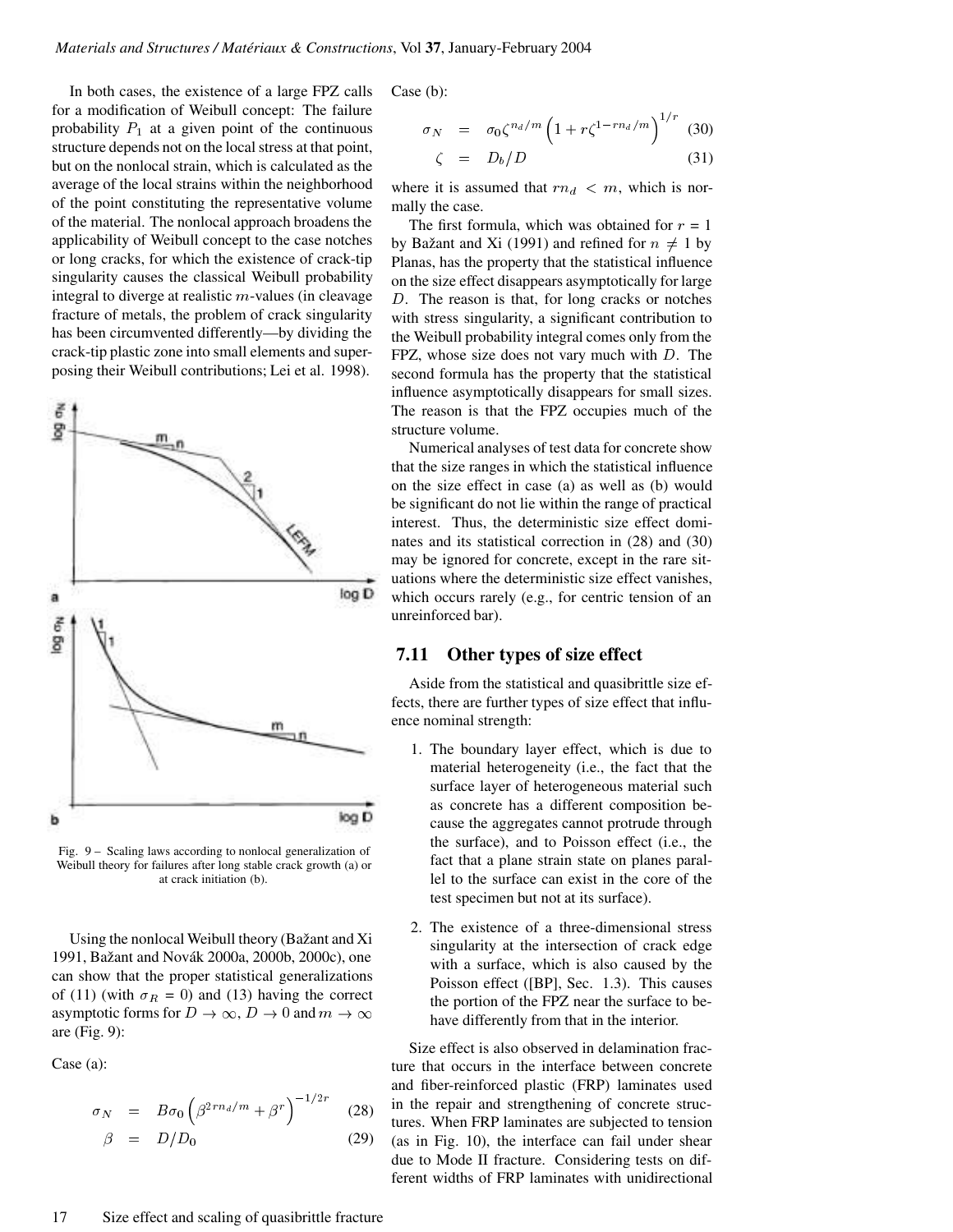0.117 mm thick carbon fibers bonded over a length  $L_b = 100$  mm and with an (unbonded) interfacial defect of length  $L_u = 40$  mm, the failure load per unit width decreases with increase in the width, as seen in the plot. This Weibull-type size effect determines the minimum width of the laminate that can be used in the laboratory characterization for obtaining the design strength (dos Santos et al., 2001).



Fig. 10 – Size effect in interfacial fracture (after dos Santos et al., 2001).

An important size effect is exhibited by failure of concrete columns (Bažant and Kwon 1994, Brocca and Bazant 2002, Bažant 2002a, Burtscher 2002).

#### **8 FRACTAL EXPLANATION OF SIZE EFFECTS**

Mechanical quantities are normally referred to Euclidean geometrical entities and have integer physical dimensions. For instance, the stress is obtained as the internal force intensity per unit area and has the dimension of  $Nm^{-2}$ . For fractured or porous media, this nominal stress may not reflect the actual internal forces acting in the material microstructure. In damage mechanics, it is common to define the effective stress as the internal force intensity per unit undamaged area. Traditionally, the area that can still transmit stress is understood in the sense of Euclidean geometry.

Recently it has been suggested to model a porous fracturing material as a fractal object with a selfsimilar or self-affine microstructure (Goldshtein and Mosolov 1992, Mosolov and Borodich 1992, Carpinteri 1994a). If this point of view is accepted, the effective area in the traditional sense depends on the scale of observation and its Euclidean measure tends to zero as the scale is refined. Consequently, the effective stress becomes scale-dependent as well. The same holds for other mechanical quantities such as the mass density or the internal energy density (per unit volume of the bulk material, with the exclusion of pores).

The fact that the crack surfaces and microcrack distributions can be described within a certain range of scales as fractals is generally accepted. However, regarding the fractal size effect, there is no consensus yet. There are two schools of thought regarding the explanation of size effect by means of the fractality of crack surface or microcrack distributions one positive, one skeptical.

Carpinteri (1994a) explored the possibility of handling mechanical quantities in fractal bodies by means of renormalization group transformations. The purpose was to extract macroscopic models from microscopic phenomena and to obtain the universal, i.e. scale-invariant, properties. In the fractal theory, the scale-independent mechanical quantities have noninteger physical dimensions. Energy dissipation during the fracture process is supposed to occur in an invasive fractal domain which is intermediate between a surface (LEFM hypothesis) and a volume (plasticity hypothesis). At the same time, the strength is defined with respect to a lacunar fractal domain with fractal dimension lower than 2.

A possible role of fractality in size effects of sea ice was discussed by Bhat (1990). The fractal nature of crack surfaces and of the distribution of pores and microcracks in concrete and other quasibrittle materials has been advanced as the physical origin of the size effects observed in concrete structures (Carpinteri 1994ab, Carpinteri, Chiaia and Ferro 1994, Carpinteri and Chiaia 1995). Results of uniaxial tensile tests on dog-bone shaped specimens (van Vliet and van Mier 1999, 2000, Carpinteri and Ferro 1993) suggest that the parameters characterizing the cohesive law (tensile strength, critical crack opening and fracture energy) are size-dependent, which is not taken into account by the original Hillerborg model. The assumption that energy dissipation occurs in a fractal band suggests a power-type scaling of the parameters of the cohesive law. However, this simple scaling cannot be valid on the large scale, because the self-similarity of the microstructure has an upper bound given by the size of the largest material heterogeneities. The order-disorder transition is interpreted in the form of the so-called Multifractal Scaling Laws (MFSL). For fracture energy (Carpinteri and Chiaia 1996) and tensile strength (Carpinteri, Chiaia and Ferro 1995), such laws have been proposed in the form

$$
G_F(b) = G_F^{\infty} \left( 1 + \frac{l_{mf}}{b} \right)^{-1/2} \tag{32}
$$

$$
\sigma_u(b) = f_t \left( 1 + \frac{l_{mf}}{b} \right)^{1/2} \tag{33}
$$

where  $G_F$  is the fracture energy,  $\sigma_u$  is the tensile strength,  $G_F^{\infty}$  and  $f_t$  are the asymptotic values of  $G_F$  and  $\sigma_u$  attained in the limit of an infinite size,  $l_{mf}$  is an internal length of the material, and b is the scale of observation. These scaling laws are shown in Fig. 11.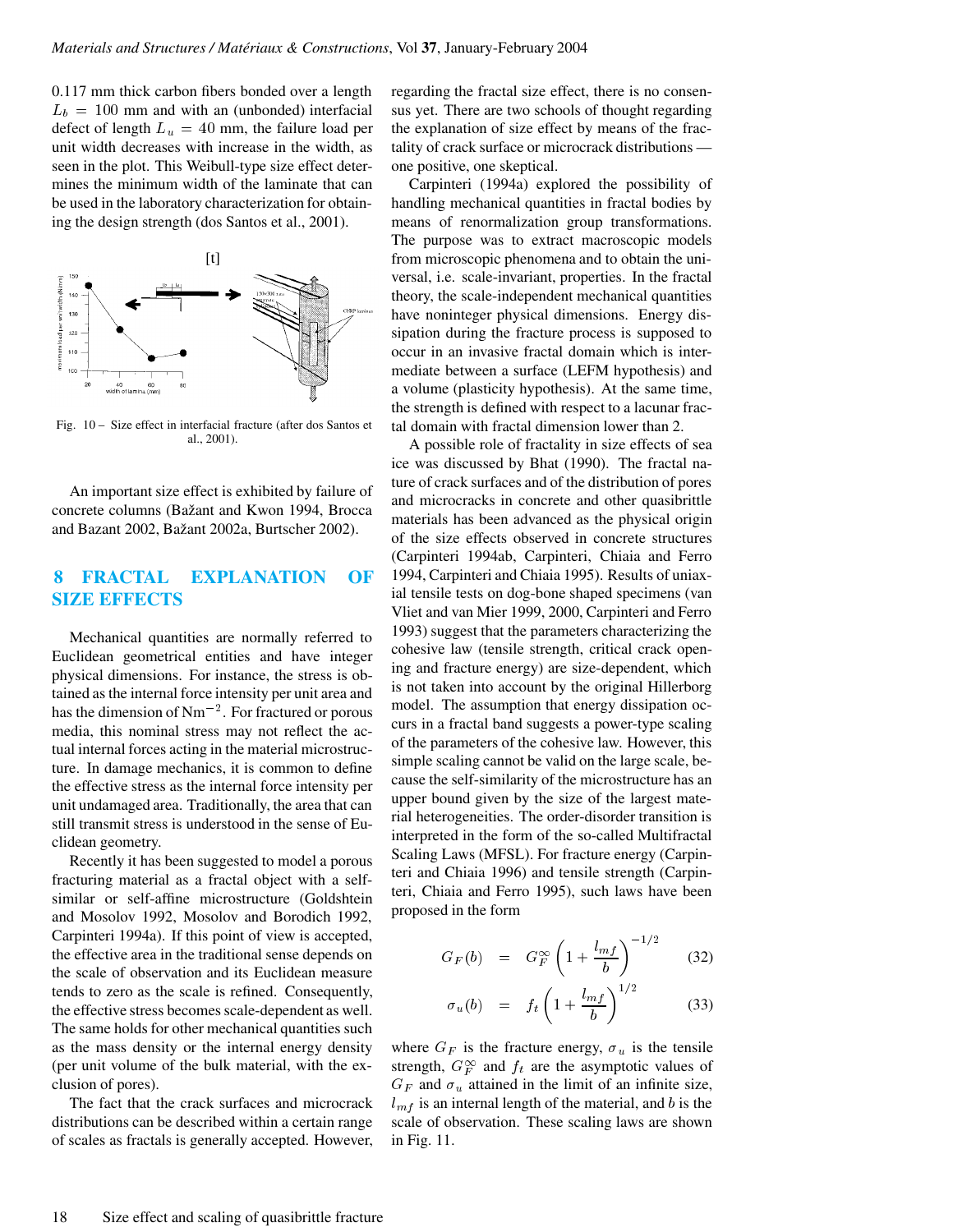

Fig. 11 – Multifractal Scaling Laws for fracture energy and tensile strength.

The dimensionless term in the parentheses, which is controlled by the ratio between the characteristic material length scale and the scale of observation, reflects the influence of disorder on the mechanical quantity measured at scale <sup>b</sup>. The transition from the fractal regime to the Euclidean one takes place around point Q at which  $b = l_{mf}$ . The internal length  $l_{mf}$  should be related to some characteristic size of the microstructure, for example, in the case of concrete, to the maximum aggregate size,  $d_{max}$ . The internal length parameter becomes important when the scaling behavior of two different materials is compared. For instance, in the case of a finer grained mixture, the MFSL should be shifted to the left with respect to the case of ordinary concrete, due to the lower value of  $l_{mf}$ .

Interestingly, Bažant (1998) demonstrated that eq. (33) can be obtained as a special case of formula (13), which follows from fracture mechanics, with  $r = 2$ . His derivation is based on considering, in the asymptotic power expansion, both the second and the third term, since the first term is practically zero in the absence of a macroscopic notch. Instead, when large stable crack growth occurs before failure, or when a macroscopic notch scaled proportionally to the size of the structure is present, energy release becomes predominant and the first term in the power expansion prevails, yielding Bažant's

SEL formula (11) with  $\sigma_R = 0$ . The fracture explanation of eq. (33) has the advantage that the dependence of the parameters  $f_t$  and  $l_{mf}$  on the geometry can be evaluated. After a wide investigation of the existing experimental data, Carpinteri, Chiaia and Ferro (1997, 1998) concluded that the MFSL for strength (eq. 33) approximates well the behavior of unnotched structures (e.g. predicts their asymptotic finite strength), whereas formula (11) with  $\sigma_R = 0$ applies to structures with large notches or with large stable crack growth prior to collapse.

The MFSL for fracture energy has been applied to many experimental results, and seems to agree very well with these data. Trends similar to those predicted by (32) can also be captured by other theories, for instance, by the theory of the local fracture energy influenced by boundary effects (Wittmann 2001). The invasive domain of energy dissipation might not be restricted to the surface, but might also be able to spread into a network of microcracks (Carpinteri, Chiaia and Nemati 1997). Moreover, fractality of the final fracture surface was used to explain <sup>R</sup>-curve behavior in quasi-brittle materials (Carpinteri and Chiaia 1996).

Bažant, Gettu, Jirásek, Planas and Xi are skeptical about the foregoing arguments and formulations. They raise the following criticisms: 1) Fractality could come only as a generalization, but not a replacement, of the energetic and statistical size effects of large cracks and large FPZ, which are undeniable. 2) The fractal concept would be of little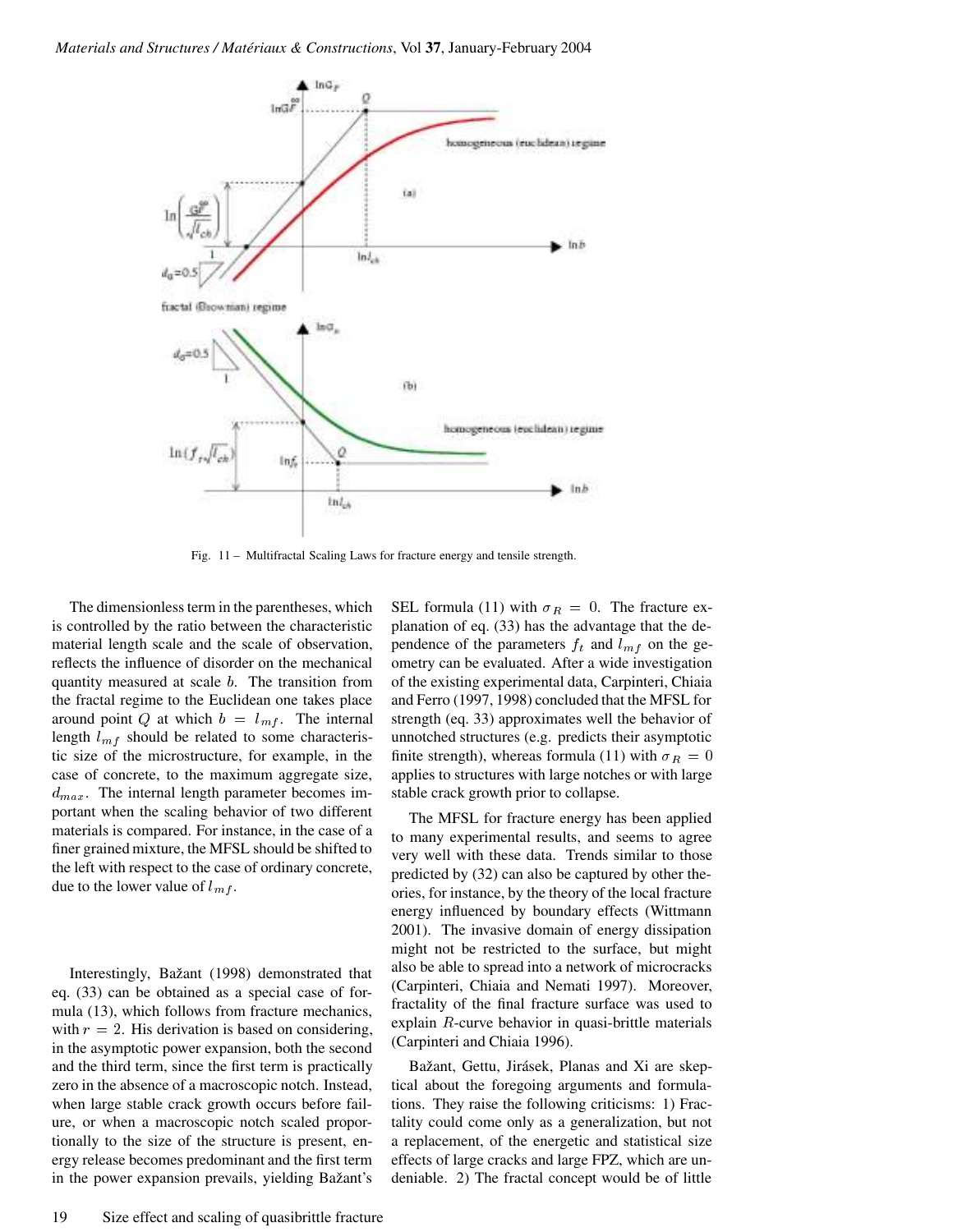use as it does not provide the structure geometry dependence of size effect coefficients. 3) The argument for MFSL implies a series of hypotheses but no mathematical derivations from them. 4) The dimensional analysis argument for fractal size effect is inconclusive and inconsistent, although the renormalization group has been invoked. 5) The exponent of (33), taken as  $n = 1/2$  but not proven, cannot be independent of the fractal dimension  $\delta$  of cracking morphology; e.g., if  $\delta \to \delta_E$  (Euclidean dimension), does  $n = 1/2$  still apply even though n must be 0 for  $\delta = \delta_E$ ? 6) Fractal explanations of the R-curve and size effect on  $G_F$  are questionable. 7) By fractality, a <sup>N</sup>-fold width increase of beams would have to cause the same size effect as a  $N$ -fold depth increase, but does not. 8) Fractality is observed for up to 1.5 orders of magnitude of refinement, which is much less than the range important for size effect laws. 9) The renormalization group transformation is insufficient since it merely gives the intersection of two power laws for adjacent scales, but not the transition which spreads over many orders of magnitude. 10) The lacunarity concept as used is at variance with the definition in mathematics (Mandelbrot, 1983). 11) Although MFSL can fit the existing modulus of rupture tests, the energetic size effect law for failure at fracture initiation fits them at least as closely.

#### **9 CLOSING REMARKS**

Substantial though the recent progress has been, the understanding of the scaling problems of solid mechanics is nevertheless far from complete. Mastering the size effect that bridges different behaviors on adjacent scales in the microstructure of material will be contingent upon the development of realistic material models that possess a material length (or characteristic length). The theory of nonlocal continuum damage will have to move beyond the present phenomenological approach based on isotropic spatial averaging, and take into account the directional and tensorial interactions between the effects causing nonlocality. A statistical description of such interactions will have to be developed. Discrete element models of the microstructure of fracturing or damaging materials will be needed to shed more light on the mechanics of what is actually happening inside the material and separate the important processes from the unimportant ones.

#### **REFERENCES**

Acker P. (2001). "Micromechanical analysis of creep and shrinkage mechanisms", in *Creep, Shrinkage and Durability Mechanics of Concrete and Other Quasibrittle Materials*, Elsevier, Amsterdam, 15–26.

- Argon, A.S. (1972). "Fracture of composites." *Treatise of Materials Science and Technology*, Vol. 1, p. 79, Academic Press, New York.
- Barenblatt, G.I. (1959). "The formation of equilibrium cracks during brittle fracture. General ideas and hypothesis, axially symmetric cracks." *Prikl. Mat. Mekh.* **23** (3), 434–444.
- Barenblatt, G.I. (1962). "The mathematical theory of equilibrium cracks in brittle fracture", *Advanced Appl. Mech.* **7**, 55–129.
- Bažant, Z.P. (1976). "Instability, ductility, and size effect in strain-softening concrete." *J. Engng. Mech. Div., Am. Soc. Civil Engrs.*, **102**, EM2, 331–344; disc. 103, 357–358, 775–777, 104, 501–502.
- Bažant, Z.P. (1984). "Size effect in blunt fracture: Concrete, rock, metal. " *J. of Engng. Mechanics*, ASCE, **110**, 518–535."
- Bažant, Z.P. (1987). "Fracture energy of heterogeneous material and similitude." Preprints, SEM-RILEM *Int. Conf. on Fracture of Concrete and Rock* (held in Houston, Texas, June 1987), ed. by S.P. Shah and S.E. Swartz, publ. by SEM (Soc. for Exper. Mech.) 390–402.
- Bažant, Z.P., Editor (1992). *Fracture Mechanics of Concrete Structures*, Proc., First Intern. Conf. (FraMCoS-1), held in Breckenridge, Colorado, June 1–5, Elsevier, London (1040 pp.).
- Bažant, Z.P. (1992). "Large-scale thermal bending fracture of sea ice plates." *J. of Geophysical Research*, **97** (C11), 17,739–17,751.
- Bažant, Z.P. (1993). "Scaling Laws in Mechanics of Failure." *J. of Engrg. Mech., ASCE,* **119** (9), 1828–1844.
- Bažant, Z.P. (1997a). "Fracturing truss model: Size effect in shear failure of reinforced concrete." *J. of Engrg. Mechanics ASCE* 123 (12), 1276–1288.
- Bažant, Z.P. (1997b). "Scaling of quasibrittle fracture: Asymptotic analysis." *Int. J. of Fracture* 83 (1), 19– 40.
- Bažant, Z.P. (1997c). "Scaling of quasibrittle fracture: Hypotheses of invasive and lacunar fractality, their critique and Weibull connection." *Int. J. of Fracture* 83 (1), 41–65.
- Bažant, Z.P. (1998). "Size effect in tensile and compression fracture of concrete structures: computational modeling and design", in *Fracture Mechanics of Concrete Structures*, Proc., 3rd Int. Conf., FraMCoS-3, H. Mihashi and K. Rokugo, eds., Aedificatio Publishers, Freiburg, Germany, 1905–1922.
- Bažant, Z.P. (1999). "Structural stability." *International Journal of Solids and Structures* 37, 55–67
- Bažant, Z.P. (2000). "Stability of elastic, anelastic and disintegrating structures: a conspectus of main results." *Applied Mathematics and Mechanics (Zeitschrift für Angewandte Mathematik und Mechanik—ZAMM)* 80 (11/12), 709–732 (Ludwig Prandtl's 125th anniversary issue).
- Bažant, Z.P. (2002a). *Scaling of Structural Strength*, Hermes Penton Science, London.
- Bažant, Z.P. (2002b). "Scaling of sea ice fracture—Part I: Vertical penetration." *J. of Applied Mechanics ASME* 69 (Jan.), 11–18.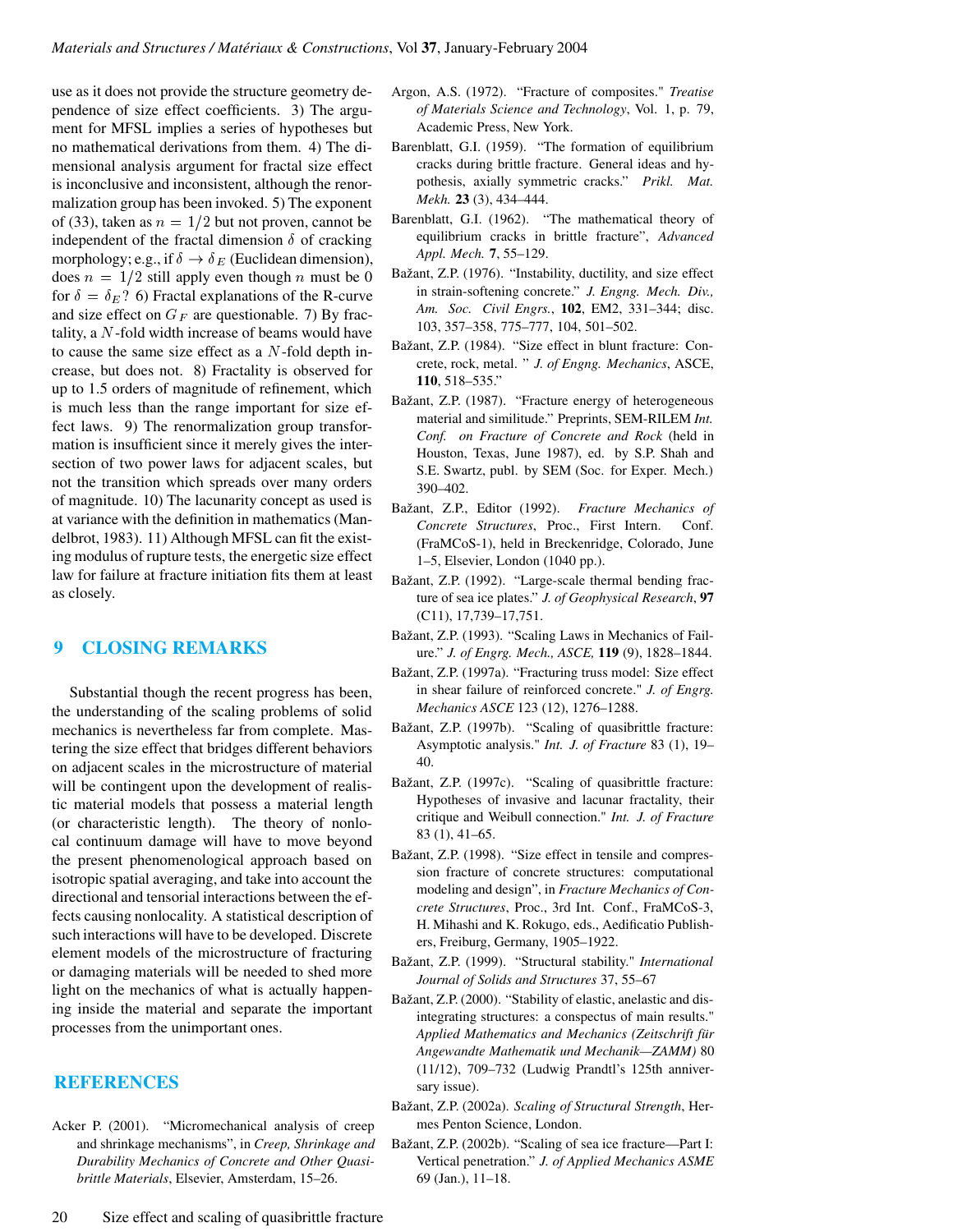- Bažant, Z.P., and Cedolin, L. (1991). *Stability of Structures: Elastic, Inelastic, Fracture and Damage Theories* (textbook and reference volume). Oxford University Press, New York, 1991.
- Bažant, Z.P., and Chen, E.-P. (1997). "Scaling of structural failure." *Applied Mechanics Reviews ASME* 50 (10), 593–627.
- Bažant, Z.P., and Chern, J.-C. (1985). "Concrete creep at variable humidity: Constitutive law and mechanism." *Materials and Structures* (RILEM, Paris), 18, 1–20.
- Bažant, Z.P., Daniel, I.M., and Li, Zhengzhi (1996). "Size effect and fracture characteristics of composite laminates." ASME J. of Engrg. Materials and Technology 118 (3), 317–324.
- Bažant, Z.P., and Guo, Z. (2002). "Size effect on strength of floating sea ice under vertical line load." *J. of Engrg. Mechanics* 128 (3), 254–263.
- Bažant, Z.P., and Jirásek, M. (2002). "Nonlocal integral formulations of plasticity and damage: Survey of progress". *ASCE J. of Engrg. Mechanics* 128 (11), 1119–1149.
- Bažant, Z.P., and Kazemi, M.T. (1990). "Size effect in fracture of ceramics and its use to determine fracture energy and effective process zone length." *J. of American Ceramic Society* **73** (7), 1841–1853.
- Bažant, Z.P., and Kazemi, M.T. (1991). "Size effect on diagonal shear failure of beams without stirrups." ACI *Structural Journal* 88 (3), 268–276.
- Bažant, Z.P., and Kim, J.-J.H. (1998). "Size effect in penetration of sea ice plate with part-through cracks. I. Theory." *J. of Engrg. Mechanics ASCE* 124 (12), 1310–1315; "II. Results", ibid., 1316–1324.
- Bažant, Z.P., Kim, J.-J.H., Daniel, I.M., Becq-Giraudon, E., and Zi, G. (1999). "Size effect on compression strength of fiber composites failing by kink band propagation." *Int. J. of Fracture* 95, 103–141.
- Bažant, Z.P., Kwon, Y.W. (1994). "Failure of slender and stocky reinforced concrete columns: Tests of size effect." *Materials and Structures*, 27, 79–90.
- Bažant, Z.P., and Li, Yuan-Neng (1995). "Stability of cohesive crack model: Part I—Energy principles." Trans. ASME, *J. of Applied Mechanics* 62, 959– 964; "Part II—Eigenvalue analysis of size effect on strength and ductility of structures," *ibid.* 62, 965– 969.
- Bažant, Z.P., and Li, Yuan-Neng (1997). "Cohesive crack with rate-dependent opening and viscoelasticity: I. Mathematical model and scaling." *Int. J. of Fracture* 86 (3), 247–265.
- Bažant, Z.P., Lin, F.-B., and Lippmann, H. (1993). "Fracture energy release and size effect in borehole breakout." *Int. Journal for Numerical and Analytical Methods in Geomechanics*, 17, 1–14.
- Bažant, Z.P., and Novák, D. (2000a). "Probabilistic nonlocal theory for quasibrittle fracture initiation and size effect. I. Theory." *J. of Engrg. Mech.* ASCE 126 (2), 166–174.
- Bažant, Z.P., and Novák, D. (2000b). "Probabilistic nonlocal theory for quasibrittle fracture initiation and size effect. II. Application." *J. of Engrg. Mech.* ASCE 126 (2), 175–185.
- Bažant, Z.P., and Novák, D. (2000c). "Energeticstatistical size effect in quasibrittle failure at crack initiation." *ACI Materials Journal* 97 (3), 381–392.
- Bažant Z.P., and Oh B.-H. (1983). "Crack band theory for fracture of concrete." *Materials and Structures* (RILEM, Paris), **16**, 155–177.
- Bažant Z.P. and Pfeiffer, P.A. (1987). "Determination of fracture energy from size effect and brittleness number." *ACI Materials Jour*., **84**, 463–480.
- Bažant, Z.P., and Planas, J. (1998). *Fracture and Size Effect in Concrete and Other Quasibrittle Materials*. CRC Press, Boca Raton, Florida.
- Bažant, Z.P., and Pfeiffer, P.A. (1987), "Determination of fracture energy from size effect and brittleness number." *ACI Materials Jour*., **84**, 463–480.
- Bažant, Z.P., and Rajapakse, Y.D.S., Editors (1999). *Fracture Scaling* (Proc., ONR Workshop on Fracture Scaling, University of Maryland, College Park, June 10– 12, 1999; special issue reprinted from *Int. J. of Fracture*, Vol. 95, 1999), Kluwer Academic Publishers, Dordrecht.
- Bažant, Z.P. and Xi, Y. (1991). "Statistical size effect in quasi-brittle structures: II. Nonlocal theory." *ASCE J. of Engineering Mechanics* **117** (11), 2623–2640.
- Bažant, Z.P. and Xi, Y. (1994). "Drying creep of concrete: Constitutive model and new experiments separating its mechanisms." *Materials and Structures* **27**, 3–14.
- Bažant, Z.P., Zi, G. and McClung, D. (2003). "Size effect law and fracture mechanics of the triggering of dry snow slab avalanches." *J. of Geophysical Research* 108 (B2), 2119–2129.
- Beremin, F.M. (1983). "A local criterion for cleavage fracture of a nuclear pressure vessel steel." *Metallurgy Transactions A*, 14, 2277–2287.
- Bhat, S.U. (1990). "Modeling of size effect in ice mechanics using fractal concepts", *Journal of Offshore Mechanics and Arctic Engineering* **112**, 370–376.
- Brocca, M., and Bažant, Z.P. (2001). "Size effect in concrete columns: Finite element analysis with microplane model." em J. of Structural Engineering ASCE 127 (12), 1382–1390.
- Budiansky, B. (1983). "Micromechanics." *Computers and Structures* 16 (No. 1–4), 3–12.
- Budiansky, B., Fleck, N.A., and Amazigo, J.C. (1997). "On kink-band propagation in fiber composites." *J. Mech. Phys. Solids* 46 (9), 1637–1635.
- Burtscher, S. (2002). *Size Effect of Concrete and Sandstone in Compression*, PhD Dissertation, Technical University of Vienna, Austria.
- Carpinteri, A. (1981). "Static and energetic fracture parameters for rocks and concrete", *Materials and Structures* **14**, 151–162.
- Carpinteri, A. (1984). "Interpretation of the Griffith instability as a bifurcation of the global equilibrium", Proceedings of the N.A.T.O. Advanced Research Workshop on Application of Fracture Mechanics to Cementitious Composites, Northwestern University, Evanston, 287–316.
- Carpinteri, A. (1989a). "Post-peak and post-bifurcation analysis of cohesive crack propagation", *Engineering Fracture Mechanics* **32**, 265–278.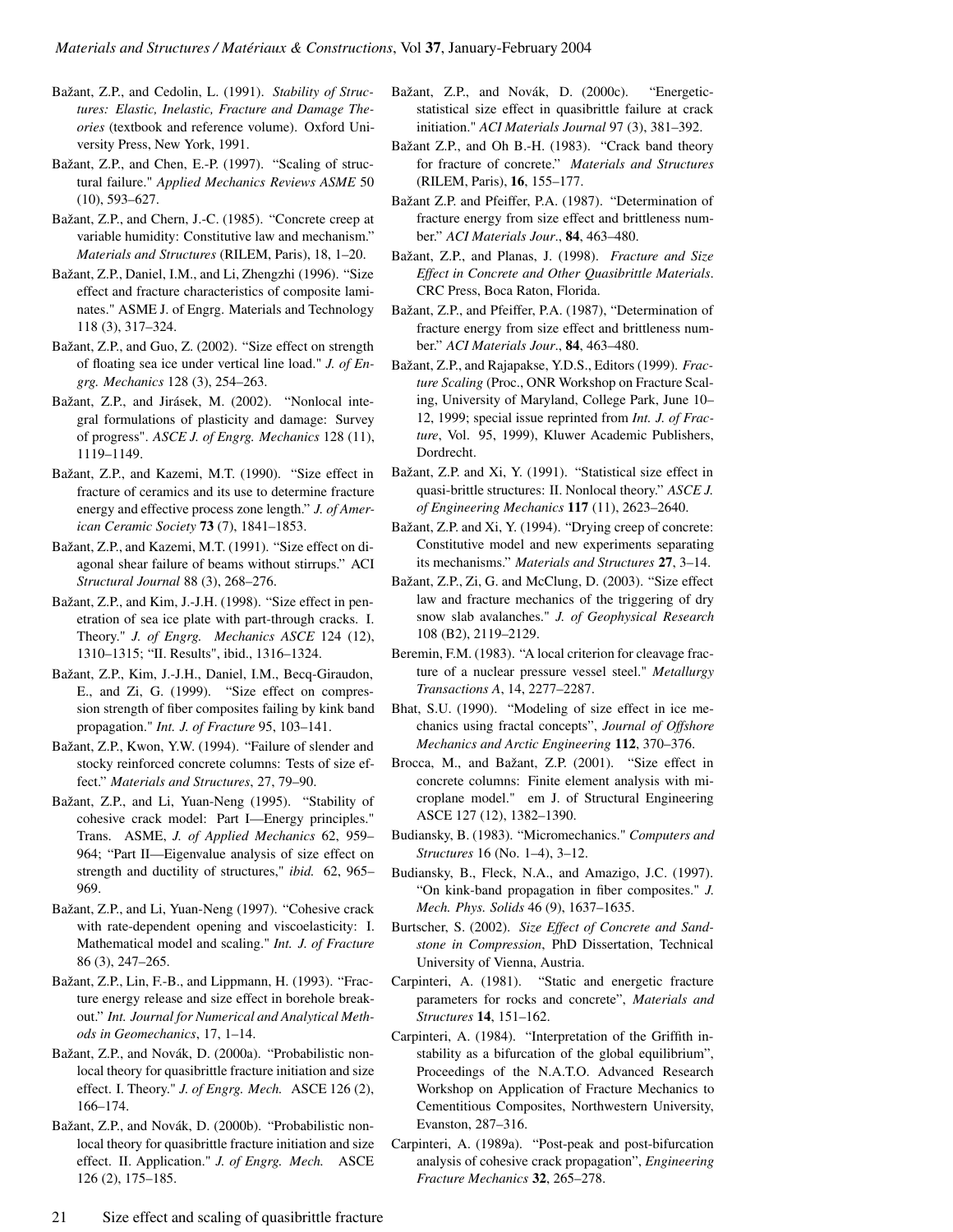- Carpinteri, A. (1989b). "Size effect on strength, toughness and ductility", *Journal of Engineering Mechanics ASCE* **115**, 1375–1392.
- Carpinteri, A. (1989c). "Cusp catastrophe interpretation of fracture instability", *Journal of the Mechanics and Physics of Solids* **37**, 567–582.
- Carpinteri, A. (1989d). "Decrease of apparent tensile and bending strength with specimen size: two different explanations based on fracture mechanics", *International Journal of Solids and Structures* **25**, 407–429.
- Carpinteri, A. (1989e). "Softening and snap-back instability in cohesive solids", *International Journal for Numerical Methods in Engineering* **28**, 1521–1537.
- Carpinteri, A. (1986). *Mechanical damage and crack growth in concrete.* Martinus Nijhoff Publ.—Kluwer, Dordrecht–Boston.
- Carpinteri, A. (1989). "Decrease of apparent tensile and bending strength with specimen size: Two different explanations based on fracture mechanics." *Int. J. Solids Struct*., **25**(4), 407-429.
- Carpinteri, A. (1994a). "Fractal nature of material microstructure and size effects on apparent mechanical properties." *Mechanics of Materials* **18** 89–101.
- Carpinteri, A. (1994b). "Scaling laws and renormalization groups for strength and toughness of disordered materials." *International Journal of Solids and Structures* **31**, 291–302.
- Carpinteri, A., ed. (1996). "Size-scale effects in the failure mechanisms of materials and structures", Proceedings of the International Union of Theoretical and Applied Mechanics (IUTAM) Symposium on Size-Scale Effects in the Failure Mechanisms of Materials and Structures, E & FN Spon, London.
- Carpinteri, A. and Chiaia, B. (1995). "Multifractal scaling law for the fracture energy variation of concrete structures", in *Fracture Mechanics of Concrete Structures* (Proceedings of FraMCoS-2, held at E.T.H., Zürich), ed. by F.H. Wittmann, Aedificatio Publishers, Freiburg, 581–596.
- Carpinteri, A. and Chiaia, B. (1996). "Crack-resistance behavior as a consequence of self-similar fracture topologies", *International Journal of Fracture* **76**, 327–340.
- Carpinteri, A. and Chiaia, B. (1996). "Size effects on concrete fracture energy: dimensional transition from order to disorder", *Materials and Structures* **29**, 259– 266.
- Carpinteri, A. and Colombo, G. (1989). "Numerical analysis of catastrophic softening behavior (snap-back instability)", *Computers and Structures* **31**, 607–636.
- Carpinteri, A. and Ferro, G. (1993). "Apparent tensile strength and fictitious fracture energy of concrete: a fractal geometry approach to related size effects", in *Fracture and Damage of Concrete and Rock-FDCR2*, H.P. Rossmanith, ed., E & FN Spon, London, 86–94.
- Carpinteri, A., Chiaia, B., and Ferro, G. (1994). "Multifractal scaling law for the nominal strength variation of concrete structures," in *Size effect in concrete structures* (Proc., Japan Concrete Institute International Workshop, held in Sendai, Japan, 1993), ed. by M. Mihashi, H. Okamura and Z.P. Bažant, E & FN Spon, London-New York (1994) 193–206.
- Carpinteri, A., Chiaia, B., and Ferro, G. (1995). "Size effects on nominal tensile strength of concrete structures: multifractality of material ligaments and dimensional transition from order to disorder", *Materials and Structures* **28**, 311–317.
- Carpinteri, A., Chiaia, B., and Ferro, G. (1997). "A new explanation for size effects on the flexural strength of concrete", *Magazine of Concrete Research* **49**, 45–53.
- Carpinteri, A., Chiaia, B., and Ferro, G. (1998). "Scale dependence of tensile strength of concrete specimens: a multifractal approach", *Magazine of Concrete Research* **50**, 237–246.
- Carpinteri, A., Chiaia, B., and Nemati K.M. (1997). "Complex fracture energy dissipation in concrete under different loading conditions", *Mechanics of Materials* **26**, 93–108.
- Carpinteri, A., Di Tommaso, A. and Fanelli, M. (1985). "Influence of material parameters and geometry on cohesive crack propagation", in *Fracture Toughness and Fracture Energy of Concrete*, Elsevier, Lausanne, 117–135.
- Carter, B.C. (1992). "Size and stress gradient effects on fracture around cavities." *Rock Mech. and Rock Engng.* (Springer) **25**(3), 167–186.
- Carter, B.C., Lajtai, E.Z., and Yuan, Y. (1992). "Tensile fracture from circular cavities loaded in compression." *Int. J. of Fracture*, **57**, 221-236.
- Červenka, V., and Pukl, R. (1994). "SBETA analysis of size effect in concrete structures." In *Size Effect in Concrete Structure*, H. Mihashi, H. Okamura and Z.P. Bažant, Eds., E & FN Spon, London, 323–333.
- Cottrell, A.H. (1963). *Iron and Steel Institute Special Report* **69**, p. 281.
- Coussy, O. (1995). *Mechanics of Porous Continua*, John Wiley and Sons, Chichester.
- da Vinci, L. (1500s)—see *The Notebooks of Leonardo da Vinci* (1945), Edward McCurdy, London (p. 546); and *Les Manuscrits de Léonard de Vinci*, transl. in French by C. Ravaisson-Mollien, Institut de France (1881-91), Vol. 3.
- Dempsey, J.P., Adamson, R.M., and Mulmule, S.V. (1995a). "Large-scale in-situ fracture of ice." Vol. 1 (Proc., 2nd Int. Conf. on Fracture Mech. of Concrete Structures (FraMCoS-2), held at ETH, Zürich), ed. by F.H. Wittmann, Aedificatio Publishers, Freiburg, Germany (1995) 575–684.
- Dempsey, J.P., Adamson, R.M., and Mulmule, S.V. (1999). "Scale effect on the in-situ tensile strength and failure of first-year sea ice at Resolute, NWR." *Int. J. of Fracture*, Special Issue on Fracture Scaling, ed. by Z.P. Bažant and Y.D.S. Rajapakse—in press.
- Dempsey, J.P., Slepyan, L.I., and Shekhtman, I.I. (1995b). "Radial cracking with closure." *Int. J. of Fracture*, 73 (3), 233–261.
- Dugdale, D.S. (1960). "Yielding of steel sheets containing slits." *J. of Mech. and Phys. of Solids* **8**, 100–108.
- Evans, A.G. (1978). "A general approach for the statistical analysis of multiaxial fracture." *J. of the Am. Ceramic Soc.* 61, 302–308.
- Fréchet, M. (1927). "Sur la loi de probabilité de l' écart maximum." *Ann. Soc. Polon. Math.* 6, p. 93.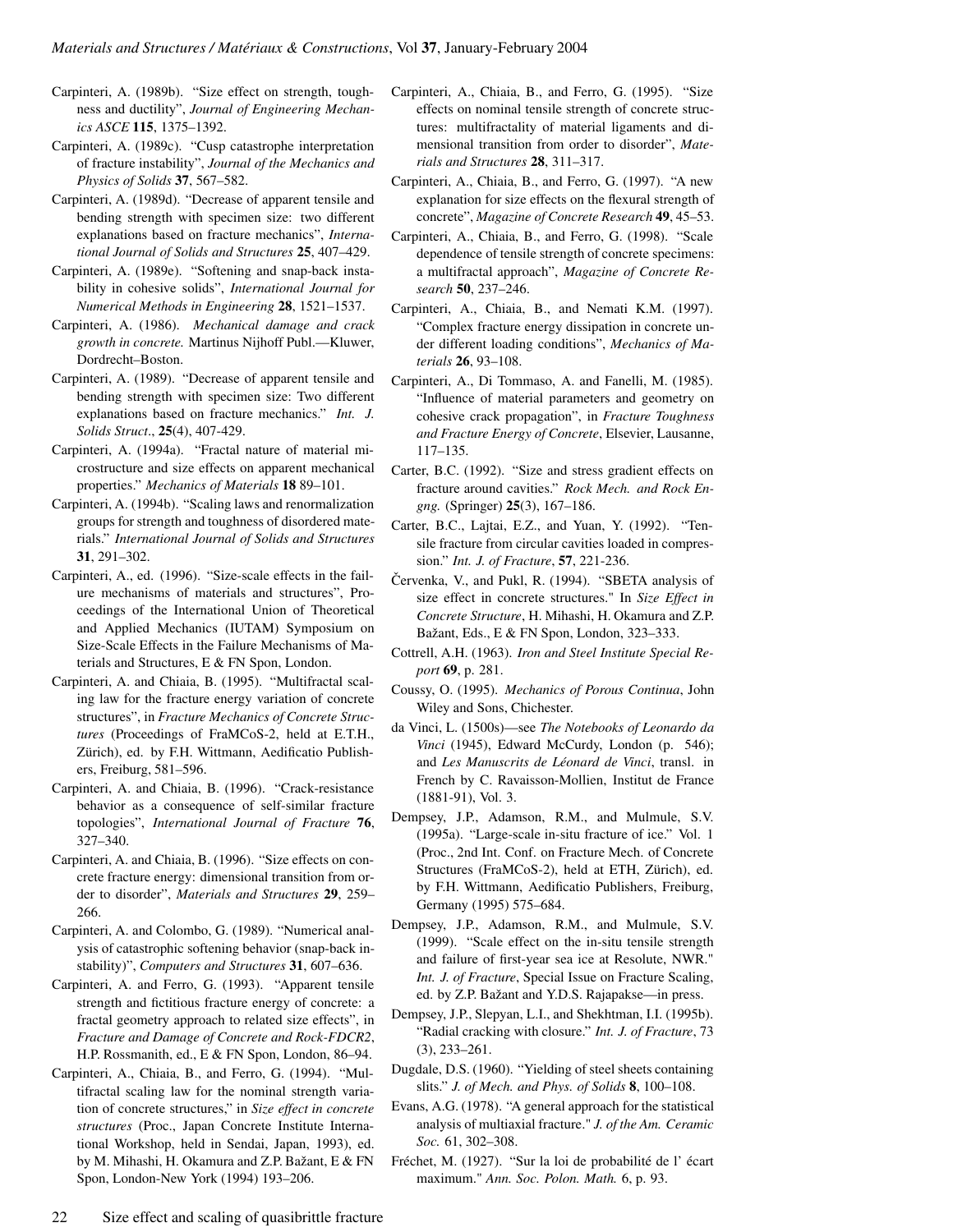- Fisher, R.A. and Tippett, L.H.C. (1928). "Limiting forms of the frequency distribution of the largest and smallest member of a sample." *Proc., Cambridge Philosophical Society* **24**, 180–190.
- Frankenstein, E.G. (1963). "Load test data for lake ice sheet." *Technical Report 89*, U.S. Army Cold Regions Research and Engineering Laboratory, Hanover, New Hampshire.
- Frankenstein, E.G. (1966). "Strength of ice sheets." *Proc., Conf. on Ice Pressures against Struct.; Tech. Memor. No. 92, NRCC No. 9851*, Laval University, Quebec, National Research Council of Canada, Canada, 79– 87.
- Freudenthal, A.M. (1956). "Physical and statistical aspects of fatigue." in *Advance in Applied Mechanics*, Vol. 4, Academic Press, 117–157.
- Freudenthal, A.M. (1968). "Statistical approach to brittle fracture." Chapter 6 in *Fracture*, Vol. **2**, ed. by H. Liebowitz, Academic Press, 591–619.
- Freudenthal, A.M., and Gumbell, E.J. (1956). "Physical and statistical aspects of fatigue." in *Advances in Applied Mechanics*, Vol. 4, Academic Press, 117–157.
- Galileo, Galilei Linceo (1638). "Discorsi i Demostrazioni Matematiche intorno à due Nuove Scienze, Elsevirii, Leiden; English transl. by T. Weston, London (1730), pp. 178–181.
- Gettu, R., Bažant, Z.P., and Karr, M.E. (1990). "Fracture properties and brittleness of high-strength concrete", ACI Materials Journal 87 (Nov.-Dec.), 608-618.
- Gogotsi, G.A., Groushevsky, Y.L. and Strelov, K.K. (1978). "The significance of non-elastic deformation in the fracture of heterogeneous ceramic materials." *Ceramugia Int. (U.K.)* **4**, 113–118.
- Goldshtein, R. V. and Mosolov, A. B. (1992). "Fractal cracks", *Journal of Applied Mathematics and Mechanics (PMM)* **56**, 563–571.
- Griffith, A.A. (1921). "The phenomena of rupture and flow in solids." *Phil. Trans.*, **221A**, 179-180.
- Haimson, B.C. and Herrick, C.G. (1989). "In-situ stress calculation from borehole breakout experimental studies." *Proc., 26th U.S. Symp. on Rock Mech.*, 1207–1218.
- Hellmich, C., Ulm, F.-J., and Mang, H.A. (1999). "Multisurface chemoplasticity I.: Material model for shorcrete", *Journal of Engineering Mechanics ASCE* **125**, 692–701.
- Hillerborg, A. (1985). "Theoretical basis of method to determine the fracture energy  $G_f$  of concrete", Mate*rials and Structures* **18**, 291–296.
- Hillerborg, A., Modéer, M. and Petersson, P.E. (1976). "Analysis of crack formation and crack growth in concrete by means of fracture mechanics and finite elements." *Cement and Concrete Research* **6** 773–782.
- Homeny, J., Daroudi, T. and Bradt, R.C. (1980). "Jintegral measurements for the fracture of 50% alumina refractories." *J. Amer. Ceramic Soc.* **63**, 326– 331.
- Iguro, M., Shiyoa, T., Nojiri, Y., and Akiyama, H. (1985). "Experimental studies on shear strength of large reinforced concrete beams under uniformly distributed load, *Concrete Library International, Japan Soc. of Civil Engrs.* No. **5**, 137–154 (translation of 1984 article in Proc. JSCE).
- Jamet, D., Gettu, R., Gopalaratnam, V.S., and Aguado, A. (1995). "Toughness of fiber-reinforced high strength concrete from notched beam tests", in *Testing of Fiber Reinforced Concrete*, SP-155, Eds. D.J.Stevens et al., American Concrete Institute, Detroit, USA, 23–39.
- Jenq, Y.S., and Shah, S.P. (1985), "A two parameter fracture model for concrete." *Journal of Engineering Mechanics ASCE*, **111** (4), 1227–1241.
- Kani, G.N.J. (1967). "Basic Facts Concerning Shear Failure," *ACI Journal, Proceedings* **64** (3, March), 128– 141.
- Kaplan, M.F. (1961). "Crack propagation and the fracture concrete", *ACI J*., V. **58**, No. 11.
- Kerr, A.D. (1996). "Bearing capacity of floating ice covers subjected to static, moving, and oscillatory loads." *Appl. Mech. Reviews*, ASME 49 (11), 463–476.
- Kesler, C.E., Naus, D.J., and Lott, J.L. (1971). "Fracture Mechanics—Its applicability to concrete", *Proc. Int. Conf. on the Mechanical Behavior of Materials*, Kyoto, The Soc. of Mater. Sci., Vol. IV, 1972, pp. 113- 124.
- Kittl, P. and Diaz, G. (1988). "Weibull's fracture statistics, or probabilistic strength of materials: state of the art." *Res Mechanica*, **24**, 99-207.
- Kittl, P. and Diaz, G. (1990). "Size effect on fracture strength in the probabilistic strength of materials." *Reliability Engrg. Sys. Saf*., Vol. **28**, 9-21.
- Lei, Y., O'Dowd, N.P., Busso, E.P., and Webster, G.A. (1998). "Weibull stress solutions for 2-D cracks in elastic and elastic-plastic materials." *Int. J. of Fracture* 89, 245-268.
- Leicester, R.H. (1969). "The size effect of notches", Proc., 2nd Australasian Conf. on Mech. of Struct. *Mater.*, Melbourne, pp. 4.1-4.20.
- Lewis, R.W. and Schrefler, B.A. (1998). *The Finite Element Method in the Static and Dynamic Deformation and Consolidation of Porous Media*, Wiley and Sons, Chichester.
- Li, Yuan-Neng, and Bažant, Z.P. (1997). "Cohesive crack with rate-dependent opening and viscoelasticity: II. numerical algorithm, behavior and size effect." *Int. J. of Fracture* 86 (3), 267–288.
- Li, Zhengzhi, and Bažant, Z.P. (1998). "Acoustic emissions in fracturing sea ice plate simulated by particle system." *J. of Engrg. Mechanics ASCE* 124 (1), 69– 79.
- Lichtenberger, G.J., Jones, J.W., Stegall, R.D., and Zadow, D.W. (1974). "Static ice loading tests Resolute Bay— Winter 1973/74." *APOA Project No. 64, Rep. No. 745B-74-14, (CREEL Bib. No. 34-3095)*, Sunoco Sci. and Technol., Rechardson, Texas.
- Mandelbrot (1983). *The Fractal Geometry of Nature*, Freeman, New York.
- Mariotte, E. (1686). *Traité du mouvement des eaux*, posthumously edited by M. de la Hire; Engl. transl. by J.T. Desvaguliers, London (1718), p. 249; also *Mariotte's collected works*, 2nd ed., The Hague (1740).
- Marti, P. (1989). "Size effect in double-punch tests on concrete cylinders," *ACI Materials Journal* 86, No. 6, 597–601.
- Mihashi, H. (1983). "Stochastic theory for fracture of concrete." *Fracture mechanics of concrete*, F.H.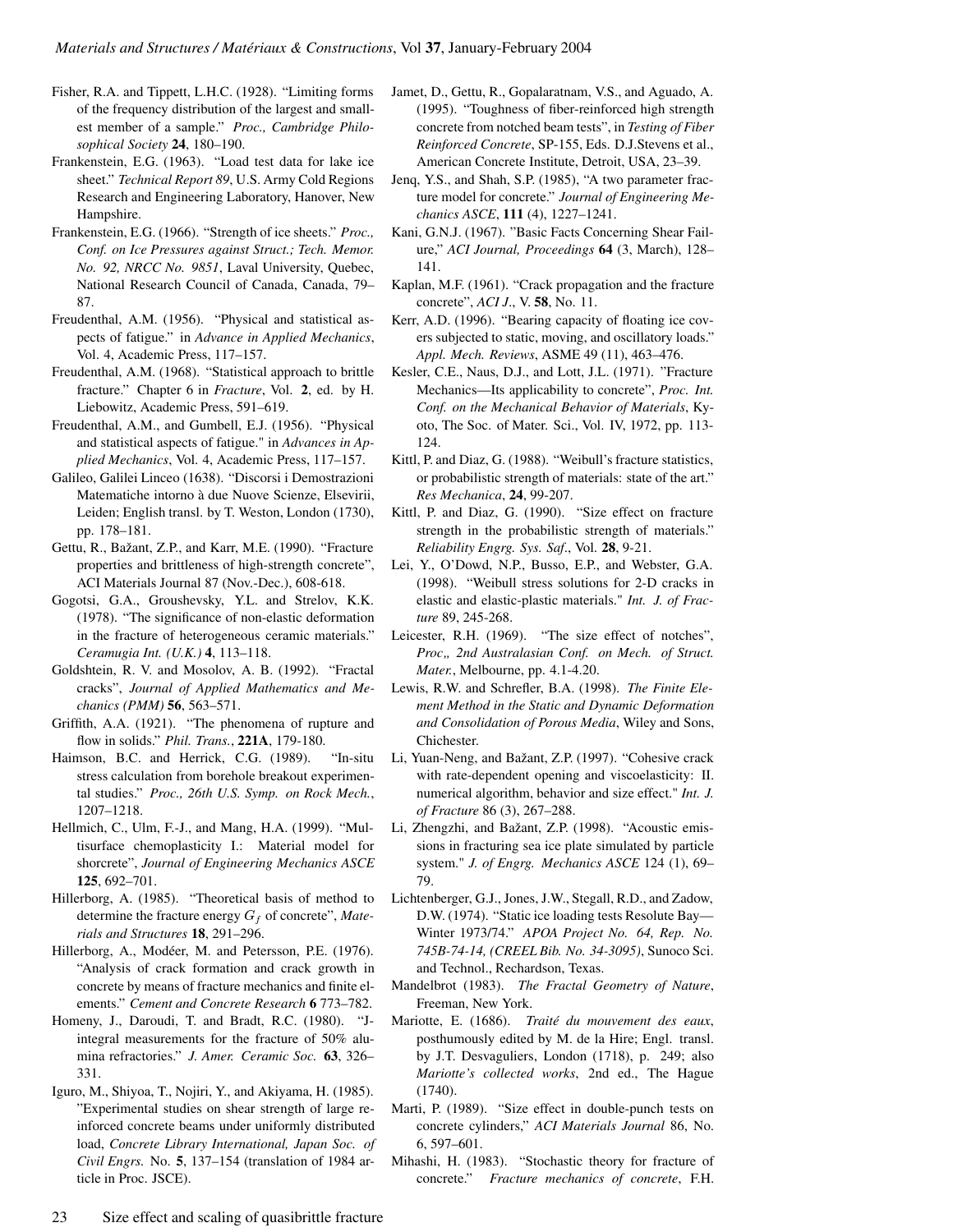Wittmann, ed., Elsevier Science Publishers, B.V., Amsterdam, The Netherlands, 301-339.

- Mihashi, H. and Izumi, M. (1977). "Stochastic theory for concrete fracture." *Cem. Concr. Res*. **7**, 411-422.
- Mihashi, H., Okamura, H., and Bažant, Z.P., Editors (1994). *Size effect in concrete structures* (Proc., Japan Concrete Institute Intern. Workshop held in Sendai, Japan, Oct.31–Nov.2, 1995). E & FN Spon, London-New York.
- Mihashi, H., and Rokugo, K., eds. (1998). *Fracture Mechanics of Concrete Structures* (Proc., 3rd Int. Conf., FraMCoS-3, held in Gifu, Japan), Aedificatio Publishers, Freiburg, Germany
- Mihashi, H. and Zaitsev, J.W. (1981). "Statistical nature of crack propagation," Section 4-2 in *Report to RILEM TC 50*—FMC, ed. F.H. Wittmann.
- Mosolov, A. B. and Borodich, F. M. (1992). "Fractal fracture of brittle bodies during compression", *Dokl. Akad. Nauk (Russia)* **324**, 546–549.
- Mulmule, S.V., Dempsey, J.P., and Adamson, R.M. (1995). "Large-scale in-situ ice fracture experiments—Part II: Modeling efforts." *Ice Mechanics—1995* (ASME Joint Appl. Mechanics and Materials Summer Conf., held at University of California, Los Angeles, June), AMD–MD '95, Am. Soc. of Mech. Engrs., New York.
- Nesetova, V., and Lajtai, E.Z. (1973). "Fracture from compressive stress concentration around elastic flaws." *Int. J. of Rock Mech. and Mining Sci.*, **10**, 265–284.
- Okamura, H. and Maekawa, K. (1994). "Experimental study of size effect in concrete structures, in *Size effect in concrete structures*", ed. by H. Mihashi, H. Okamura and Z.P. Bažant, E & FN Spon, London, 3– 24. (Proc. of JCI Intern. Workshop held in Sendai, Japan, 1993).

Peirce, F.T. (1926). *J. Textile Inst*., **17**, 355.

- Petersson, P.E. (1981). "Crack growth and development of fracture zones in plain concrete and similar materials." *Report* TVBM-1006, Div. of Building Materials, Lund Inst. of Tech., Lund, Sweden.
- Planas, J. and Elices, M. (1988). "Conceptual and experimental problems in the determination of the fracture energy of concrete," *Proc. Int. Workshop on "Fracture Toughness and Fracture Energy, Test Methods for Concrete and Rock*, Tohoku Univ., Sendai, Japan, pp.203-212.
- Planas, J. and Elices, M. (1989). in *Cracking and Damage*, ed. by J. Mazars and Z.P. Bažant, Elsevier, London, 462–476.
- Planas, J. and Elices, M. (1992). "Shrinkage eigenstresses and structural size-effect", in *Fracture Mechanics of Concrete Structures*, Z.P. Bažant, Ed., Elsevier Applied Science, London, 939–950.
- Planas, J. and Elices, M. (1993). "Drying shrinkage effects on the modulus of rupture." *Creep and Shrinkage of Concrete* (Proc., 5th Int. RILEM Symp., Barcelona), Z.P. Bažant, and I. Carol, eds., E&FN Spon, London, 357–368.
- Planas, J., Elices, M., and Guinea, G.V. (1993). "Cohesive cracks vs. nonlocal models: Closing the gap." *Int. J. of Fracture*, **63**(2), 173–187.
- Reinhardt, H.W. (1981). "Masstabseinfluss bei Schubversuchen im Licht der Bruchmechanik." *Beton und Stahlbetonbau* (Berlin), No. 1, pp. 19-21.
- RILEM Recommendation (1985). "Determination of the fracture energy of mortar and concrete by means of three-point bend tests on notched beams." *Materials and Structures* **18**, 106.
- RILEM Recommendation (1990). "Size effect method for determining fracture energy and process zone of concrete." *Materials and Structures* **23**, 461–465.
- Roelfstra, P.E., Sadouki, H. and Wittmann, F.H. (1985). "Le béton numerique", *Materials and Structures* **18**, 327–336.
- Rosen, B.W. (1965). "Mechanics of composite strengthening." *Fiber Composite Materials*, Am. Soc. for Metals Seminar, Chapter 3, American Society for Metals, Metals Park, Ohio, 37–75.
- Ruggieri, C., and Dodds, R.H. (1996). "Transferability model for brittle fracture including constraint and ductile tearing effects—a probabilistic approach." *Int. J. of Fracture* 79, 309–340.
- Sadouki, H. and Wittmann, F. (2001). "Numerical investigations on damage in cementitious composites under combined drying shrinkage and mechanical load", in *Fracture Mechanics of Concrete Structures*, Balkema, 95–98.
- dos Santos, A.C., Gettu, R., and Bittencourt, T. (2001) "Study of the bond failure between carbon fibers and concrete under shear", *Composites in Construction*, eds. J.Figuieras et al., 223–226.
- Sedov, L.I. (1959). *Similarity and dimensional methods in mechanics*. Academic Press, New York.
- *Selected Papers by Alfred M. Freudenthal* (1981). Am. Soc. of Civil Engrs., New York.
- Shioya, Y. and Akiyama, H. (1994). "Application to design of size effect in reinforced concrete structures." in *Size Effect in Concrete Structures* (Proc. of Intern. Workshop in Sendai, 1993), ed. by H. Mihashi, H. Okamura and Z.P. Bažant, E & FN Spon, London, 409–416.
- Slepyan, L.I. (1990). "Modeling of fracture of sheet ice." *Izvestia AN SSSR, Mekh. Tverd. Tela* **25** (2), 151– 157.
- Sodhi, D.S. (1995). "Breakthrough loads of floating ice sheets." *J. Cold Regions Engrg. ASCE*, 9 (1), 4–20.
- Torrenti, J.-M., Granger, L., Diruy, M., and Genin, P. (1999). "Modeling concrete shrinkage under variable ambient conditions", *ACI Materials Journal* **96**, 35– 39.
- Tippett, L.H.C. (1925). "On the extreme individuals and the range of samples", *Biometrika* **17**, p. 364.
- van Vliet, M. R. A. and van Mier, J. G. M. (1999). "Effect of strain gradients on the size effect of concrete in uniaxial tension", *Int. J. of Fracture* **95**, 195–219.
- van Vliet, M. R. A. and van Mier, J. G. M. (2000). "Experimental investigation of size effect in concrete and sandstone under uniaxial tension", *Engineering Fracture Mechanics* **65**, 165–188.
- von Mises, R. (1936). "La distribution de la plus grande de <sup>n</sup> valeurs." *Rev. Math. Union Interbalcanique* **1**, p. 1.